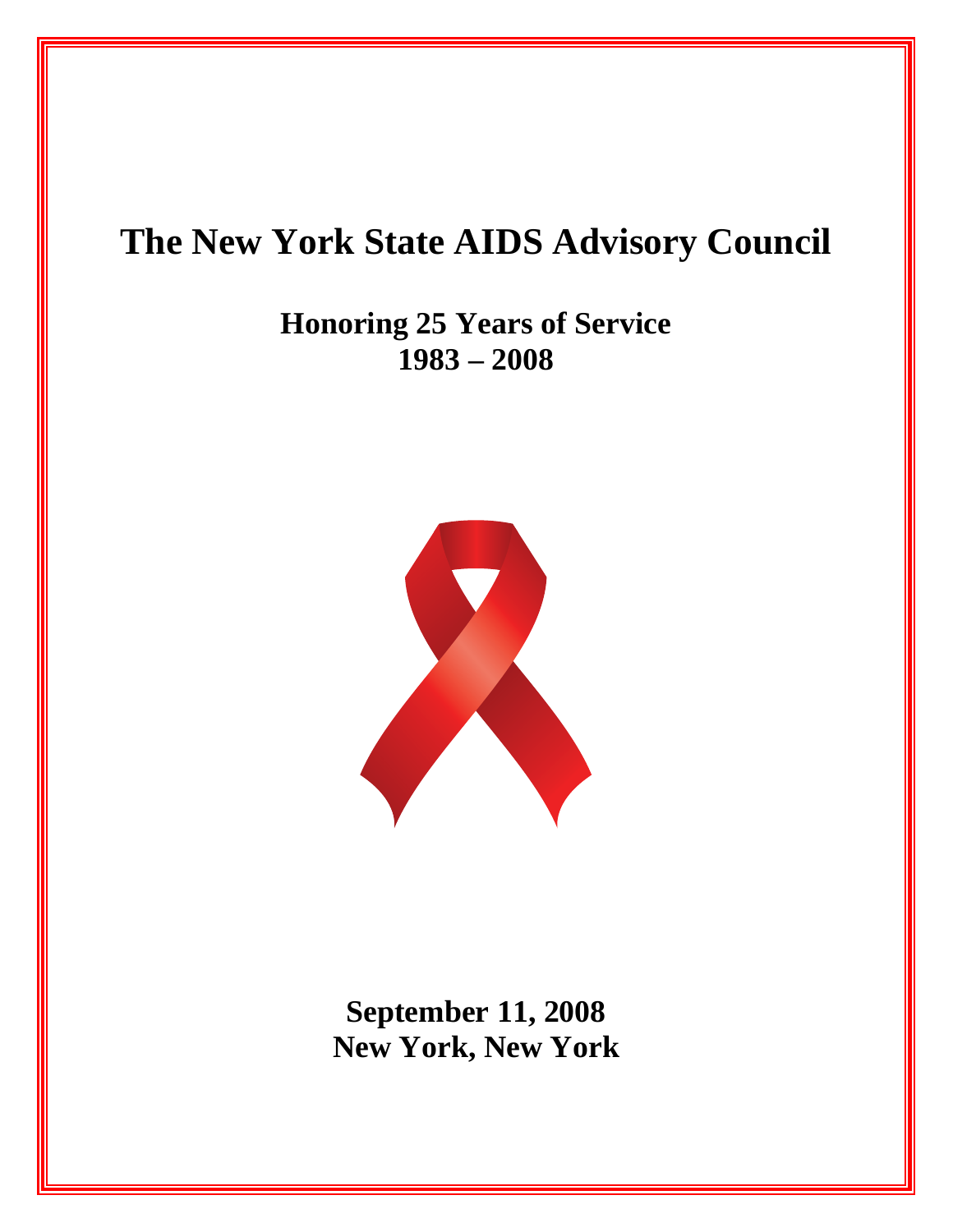

Proclamation

Whereas, HIV/AIDS remains an urgent public health concern in New York State, as evidenced by more than 176,000 New Yorkers having been diagnosed and reported with AIDS and more than 116,000 individuals currently living with HIV/AIDS in New York State, alone; and

Whereas, it was 25 years ago, in 1983, that the AIDS Advisory Council was created within the New York State Department of Health AIDS Institute for the purpose of advising the Commissioner of Health and the New York State Department of Health AIDS Institute with respect to implementation of a comprehensive response to the HIV/AIDS epidemic in New York State; and

Whereas, the AIDS Advisory Council has carried out its mission to the highest standards of service and responsibility in ensuring vigilant public health care for the past 25 years, working closely with the AIDS Institute on a wide variety of issues, providing reports and recommendations, as needed, to guide program development and policy decision-making; and

Whereas, individual members of the AIDS Advisory Council have served diligently, without compensation, to lend their expertise, experience and support to New York State's efforts to combat the HIV/AIDS epidemic; and

Whereas, despite impressive progress, much remains to be done in the global fight against HIV/AIDS, including efforts being made here in New York State - the epicenter of HIV/AIDS in our nation - and the role of the AIDS Advisory Council remains critically important in providing advice and guidance regarding New York State's response to the epidemic, and it is therefore fitting to recognize the AIDS Advisory Council on this historically important day and in recognition of 25 years of invaluable service;

flow, Cherefore, I, David A. Paterson, Governor of the State of New York, do hereby proclaim July 30, 2008 as

# **AIDS ADVISORY COUNCIL RECOGNITION DAY**

in the Empire State.



Giben under my hand and the Privy Seal of the State at the Capitol in the City of Albany this twenty-eighth day of July in the year two thousand eight.

David B. Paterson

Gobernor

Secretary to the Governor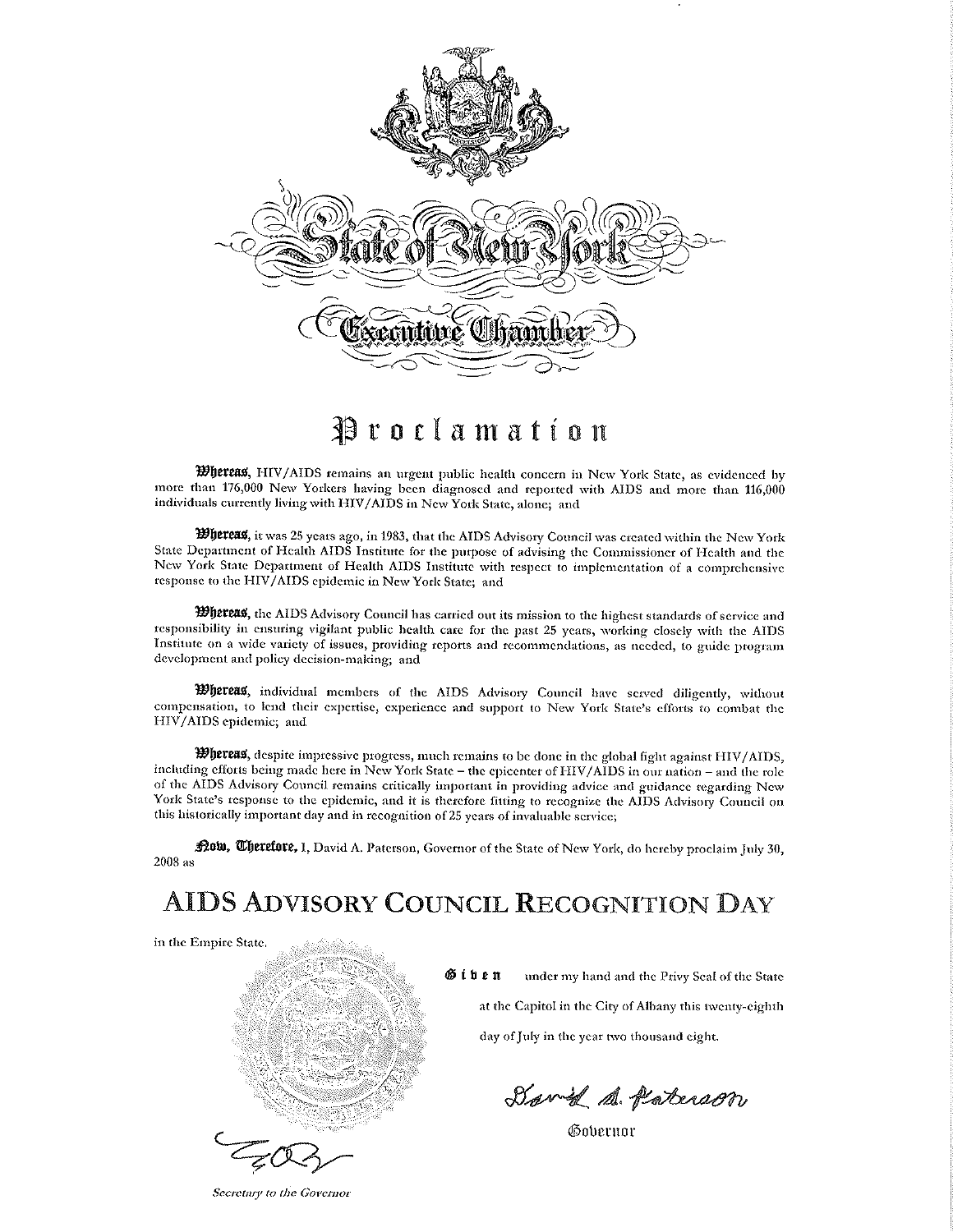### **The New York State AIDS Advisory Council 25 Years of Leadership**

In late 1980 and early 1981, when the first reports of what is now known to be HIV infection appeared, scientists and health professionals began to understand that this new clinical puzzle would become a major public health crisis. Today, despite the growing integration of HIV prevention and care into routine health services, HIV still has complex medical, social, and emotional dimensions that defy easy solutions.

New York State (NYS), the epicenter of the epidemic in the U.S., has demonstrated strength, dedication and compassion in designing a comprehensive range of HIV policies and programs. The NYS AIDS Advisory Council, created in 1983 by Public Health Law Article 27-E (Appendix A) along with the NYS Department of Health AIDS Institute, was an early and vigorous response to the emerging epidemic. The Council's mandate is to advise the Commissioner of Health and the AIDS Institute, and since its inception the Council has worked closely with the Institute to fulfill its responsibilities. It has offered policy guidance and advice, authored numerous reports and helped to develop annual programmatic and fiscal priorities.

**Current Composition.** Listed below are the names and dates of service of Council members as of July 30, 2008. Appendix B contains biographical information for each member.

| Sandra Ruiz Butter, M.S. (Chair) | 2005-Present |
|----------------------------------|--------------|
| Jose M. Davila                   | 2008-Present |
| Andrew Doniger, M.D.             | 2008-Present |
| Hon. Thomas K. Duane             | 1997-Present |
| Conrad T. Fischer, M.D.          | 2002-Present |
| Tracie M. Gardner                | 2001-Present |
| Marjorie J. Hill, Ph.D.          | 2007-Present |
| Lambert N. King, M.D. Ph.D.      | 1995-Present |
| Keith Krasinski, M.D.            | 1995-Present |
| Megan E. McLaughlin, Ph.D.       | 1995-Present |
| Edwin A. Mirand, Ph.D.           | 1983-Present |
| Joe B. Pressley                  | 2001-Present |
| Jeffrey Reynolds, Ph.D.          | 1994-Present |
| Teresita Rodriguez               | 2008-Present |
| Allan Rosenfield, M.D.           | 1995-Present |

Throughout its 25-year history, the AIDS Advisory Council has contended with a wide range of program and policy challenges. It has investigated and debated; issued statements, reports (Appendix C), and recommendations; and with prescience and great courage, prodded others into action.

Less well known is the broad, and in many cases, national impact of the Council's work and the fact that this advisory body has functioned with uncommon energy and commitment to improve the lives of people with HIV and to prevent new infections. Many members have served for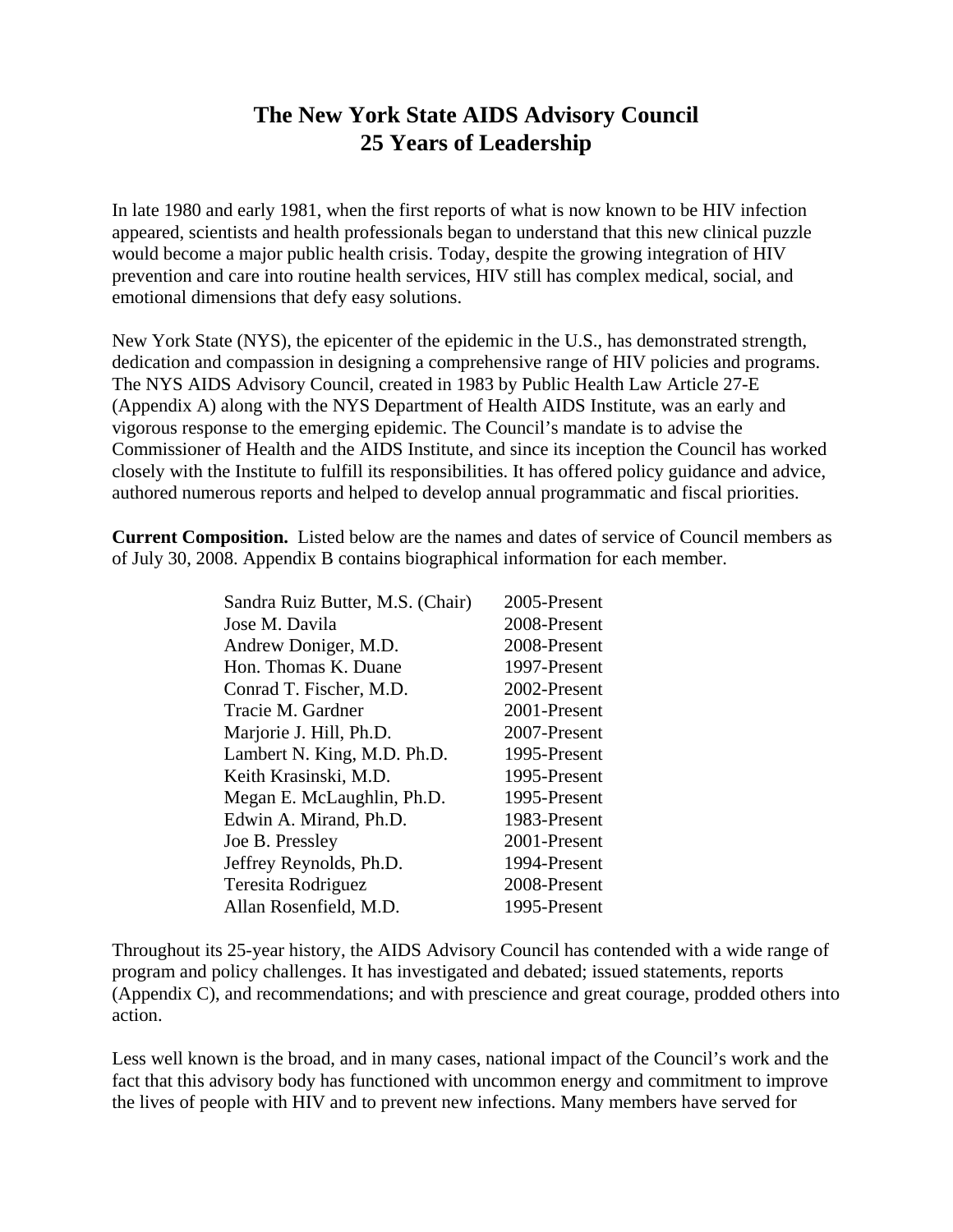extended periods, in some cases for the entire existence of the Council. Although the epidemic has continually evolved and the Council itself has evolved to include members with a wide variety of views and expertise, a number of consistent themes have served as the foundation for the Council's activities.

### **Foundation for Achievement**

**Openness.** A fundamental tenet of AIDS Advisory Council procedure is openness. All Council meetings are open to the public and provide a period for questions and commentary by nonmembers. Over the years, meetings have been well-attended by members of the public, and by health and human service providers, advocates, governmental officials and others, who have found them to be useful and often very spirited forums for discussion.

**Informed Discussion and Expert Opinion.** Another priority is informed discussion. The Council actively solicits a broad array of opinion through public hearings, position papers, and guest speaker presentations. Speakers may include researchers, community and task force leaders, program and agency directors, government officials, people with HIV, and others. To address specific issues, the Council often creates subcommittees consisting of Council members, experts in the field, providers and community members. The subcommittees hold independent meetings and hearings, conduct site visits and fact finding, write reports and develop recommendations for consideration by the full Council.

**Education and Activism.** The Council has always strived to educate, to instill a sense of urgency about HIV, and to amplify engagement in HIV issues at every level. Within NYS, the Council has fostered interaction among state agencies, issued letters of support or dissent, submitted testimony, conducted education and outreach, and proffered recommendations and commentary concerning HIV policy and programs to members of Congress, to federal and state agencies, and to organizations across the country.

**Broad Perspective.** The Council has maintained an acute awareness of the larger context in which HIV prevention and care exist and how HIV is perceived within that context. The Council has focused not only on how to improve HIV programs and services, but on how non-HIV federal and state laws, regulations, policies, and budgets may affect HIV policy, planning, and care in NYS, especially the most efficient and effective use of resources. Context also involves the large constellation of issues which complicate HIV, including social and cultural traditions and beliefs, stigma and discrimination, and policies concerning health insurance, homelessness, mental illness and substance abuse.

**Respect and Equity.** Finally, the Council has insisted on respect and access to quality care for every person with HIV and prevention education for every person with or at risk for HIV. This has meant a commitment to voluntary testing, confidentiality, public and provider information, integration of services, the adaptation of services in accordance with age, gender, behavior, and other population needs, the rapid translation of scientific findings into program and policy, and the highest standards of ethical conduct.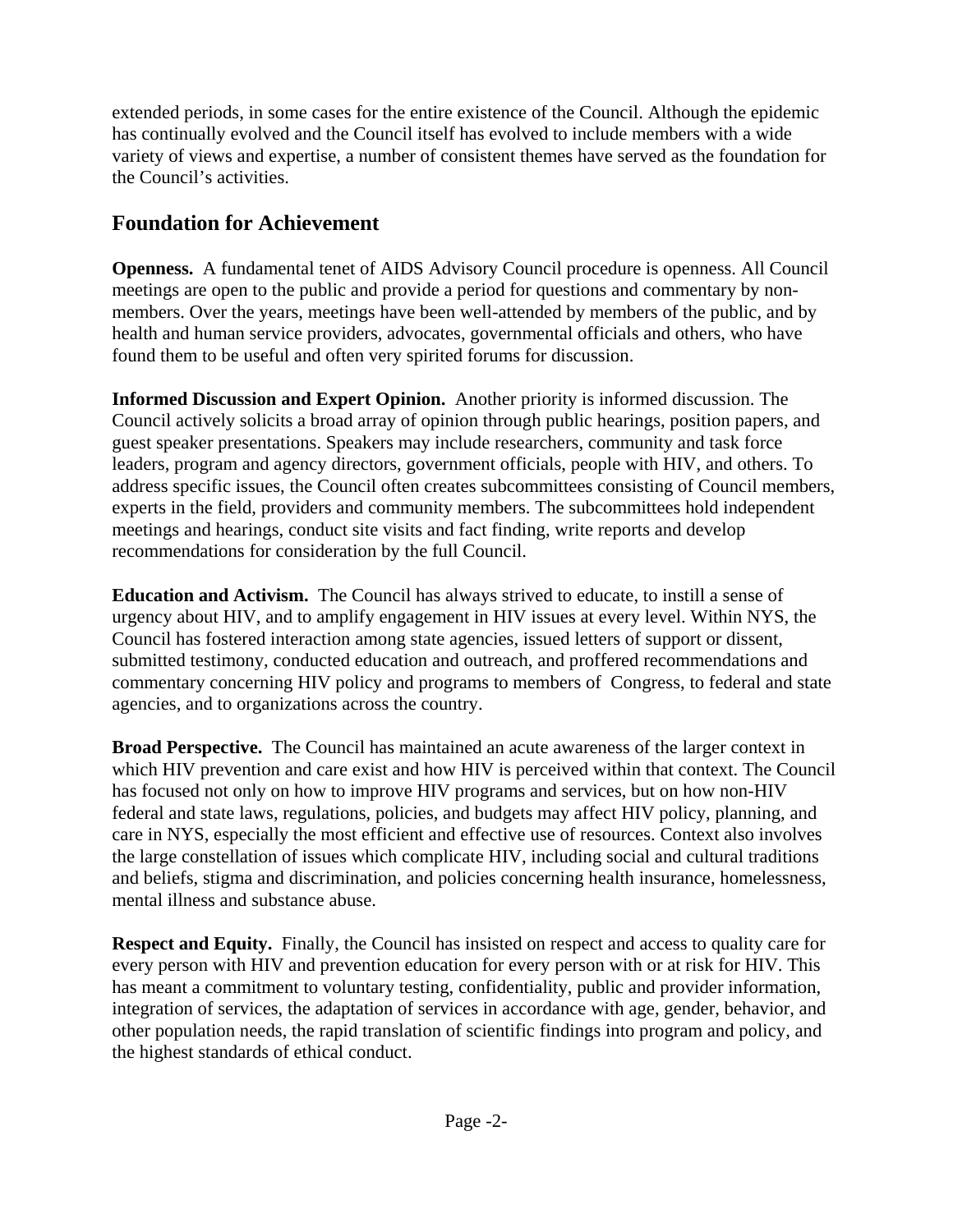# **Leadership in the age of AIDS**

**Council Leadership and Participation.** The Council has been fortunate to have had the leadership of an extraordinarily distinguished roster of health professionals, including Dr. David Rogers, a former Dean of the School of Medicine at Johns Hopkins University and President of the Robert Wood Johnson Foundation, Dr. Allan Rosenfield, now Dean Emeritus and DeLamar Professor Emeritus of Public Health Practice at Columbia University's Mailman School of Public Health, and, since 2005, Ms. Sandra Ruiz Butter, M.S., President of VIP Community Services.

The Council has also benefitted from the contributions of a broad array of hard-working members, including legislators, community activists, physicians, lawyers, judges, people with HIV, foundation presidents, clergy members, and directors of community organizations, clinical programs, and public health agencies (Appendix D). Their diverse perspectives have been essential to the development of workable policy guidelines and recommendations.

The history of the AIDS Advisory Council, appropriately, reflects the history of the HIV epidemic. From the advent of HIV in the U.S., when the public environment was dominated by the unfounded fear of contagion via casual contact, through the development of medications allowing HIV to become, for many, a treatable chronic disease, through many types of strategies for prevention and many policies tried and discarded or nationally adopted, the Council has been at the center of discussions.

**AIDS Advisory Council Achievements.** The Council has been instrumental in a long list of achievements within NYS that have shaped HIV programs and policy and served as national models. Among them are the following:

- Early in the epidemic, the Council expressed its concern about discrimination against people with HIV and confidentiality of medical information. These efforts helped to inform state and federal policy proposals. In 1989, NYS put into effect a pioneering public health law, Article 27-F, which protects residents from inappropriate disclosure of their HIV status and requires counseling and informed consent for voluntary HIV testing. This became a national standard.
- HIV services in prisons were addressed by the Council at a time when other states were not focused on this problem. The Council convened an Ad hoc Committee on AIDS & Correctional Facilities, which in 1989 produced a report, "Management of HIV Infection in New York State Prisons." Ten years later, in 1999, the Council's Subcommittee on Criminal Justice issued a follow-up report, " HIV/AIDS Services in New York State Correctional Facilities," prompting greater cooperation between state agencies and contributing to the national dialogue on inmate health services.
- • HIV-infected health care workers and crime victims potentially exposed to HIV were addressed by the Council's Subcommittee on Occupational Issues. In 1990, the subcommittee issued "Exposure to HIV Through Rape and Occupational Injury," and a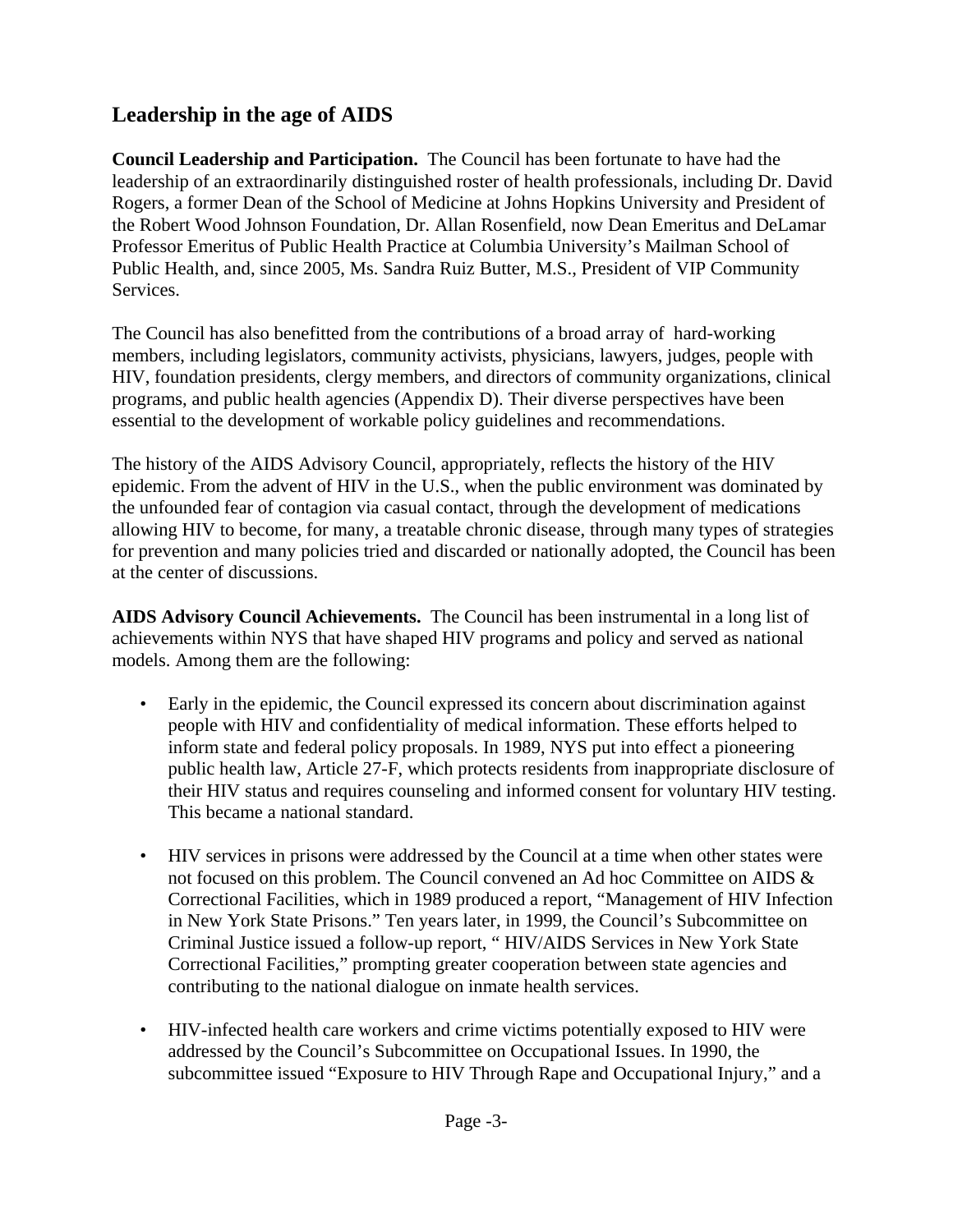Subcommittee on the HIV-Infected Health Care Worker issued another report in 1991.

- The issue of adolescents exposed to HIV and the controversy over HIV education in schools prompted creation of the Council's Ad Hoc Committee on Adolescents and HIV, which published "Illusions of Immortality: The Confrontation of Adolescence and AIDS" in 1991. The Council made repeated recommendations for and testified before the NYS Assembly on behalf of an age appropriate, comprehensive HIV and sex education school curriculum that contributed to its development within the New York City and NYS education departments.
- In 1993, the Council created a Subcommittee on Sex Clubs, which issued a report with recommendations for HIV education and prevention that led to agreement by health officials and club owners for on site HIV outreach and condom availability.
- In 1994, the Council issued its report on the "Discharge of Homeless Persons with TB," underscoring the close association between HIV and tuberculosis and homelessness as a factor in HIV prevention and treatment.
- Following extensive public hearings and deliberations, the Council issued the "Report of the Subcommittee on Newborn HIV Screening" in 1994. In 1997, NYS mandated HIV testing of all newborns. Improved identification of HIV-exposed infants, together with the availability and provision of early treatment helped to dramatically reduce maternal transmission and bring HIV-infected mothers into care.
- The Council's 1996 report "Needle Exchange Programs and Deregulation of Needles and Syringes," together with letters to federal officials and other efforts in support of harm reduction strategies, helped to soften national opposition and pave the way for NY's Expanded Syringe Access Program (ESAP) in 2000, which enhances the availability of clean syringes and promotes safe disposal. The Council followed up with another report, "Syringe Access in New York State," in 2005. Access to clean needles and other prevention strategies for substance abusers substantially reduced HIV infection rates in this group.
- In accordance with its consistent safeguarding of the privacy and rights of people with HIV, the Council issued its "Proposed Principles Governing Mandated Testing of Persons Accused of Certain Crimes" in 1996, clarifying terms for exceptions to the principle of voluntary testing.
- • To ensure interagency attention to HIV and consistency of policies, the Council successfully advocated for the NYS Interagency Task Force on AIDS, which was established in 1997 and continues to help coordinate state programs.
- In the context of the growing national trend toward HIV (rather than just AIDS) case reporting, the Council considered the "Findings of the HIV Surveillance Workgroup" in 1998, which recommended continued vigilance about confidentiality, voluntary partner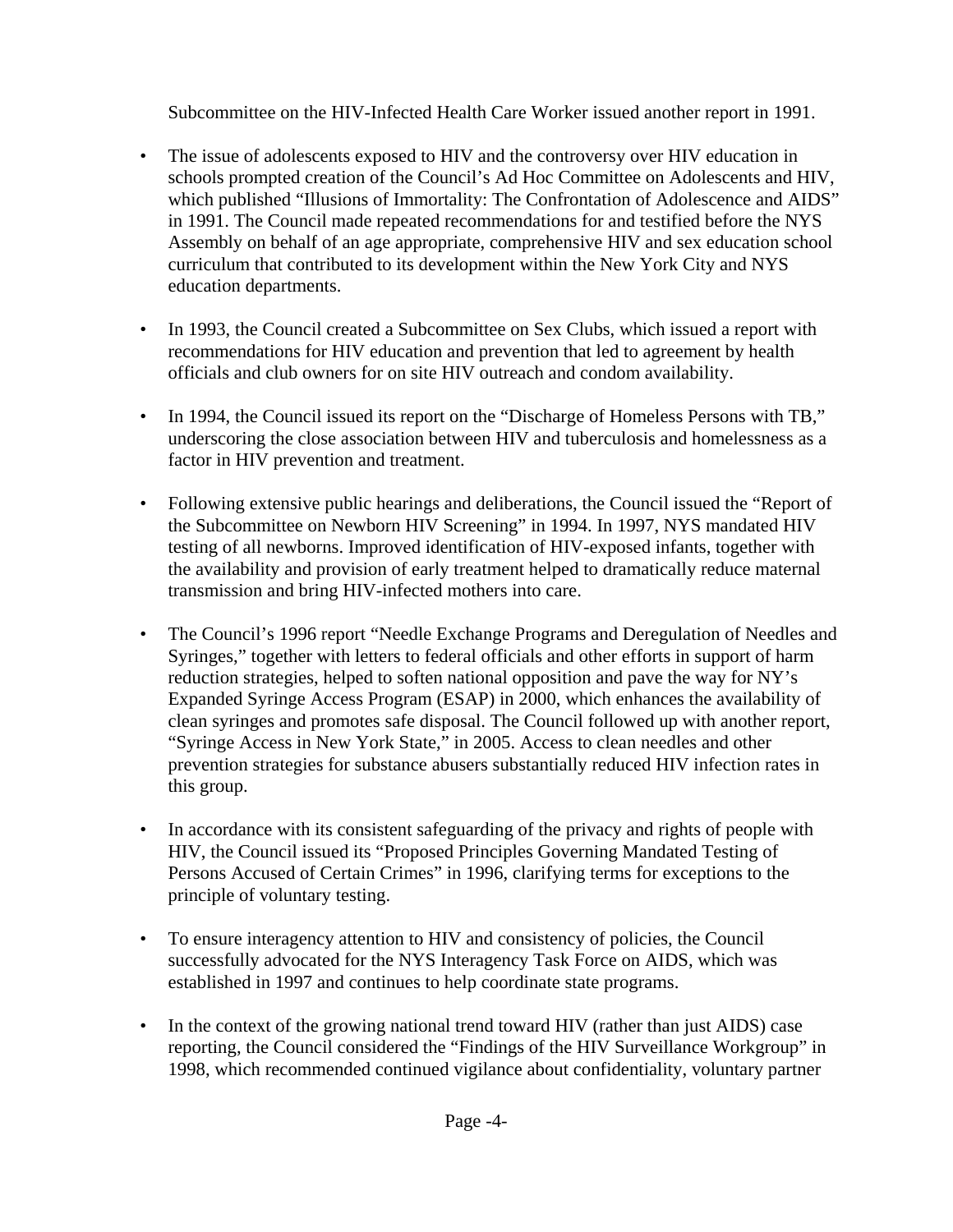notification, and legal protections for the uses of surveillance information regardless of whether the monitoring system was to be based on patient names or unique identifiers.

- In 1998, the Council issued the "Report of the Ethical Issues in Access to HIV Treatment Workgroup," which argued for equitable access to HIV medications on the basis of need rather than preconceptions about the likelihood of drug regimen adherence and emphasized that trusting relationships with providers were requisites for successful treatment.
- In recognition of the disproportionate toll of HIV among African Americans, Hispanics and women, the Council issued two reports, "Communities At Risk: HIV/AIDS in Communities of Color" in 2001 and "Women in Peril, HIV & AIDS: The Rising Toll on Women of Color" in 2005. They highlighted gender, culture, and other considerations in providing HIV services to people of color.

Through the years, the Council has addressed many other HIV issues and topics that did not result in formal reports but nevertheless generated actions designed to educate or influence HIV program and policy, including communications between the Council Chair and the Governor and an annual Legislative Education Day in Albany.

The Council has provided critical support for the efforts of organizations advocating on HIV issues. For example, the Council strongly supported the 1996 report "Families in Crisis: A Report of the Working Committee on HIV, Children, and Families," produced by the Federation of Protestant Welfare Agencies to highlight the plight of AIDS orphans and the social and legal problems of parents with HIV trying to plan for the long term care of their children.

Other topics addressed by the Council have included: funding issues (e.g., reauthorization of the federal Ryan White CARE Act; allocation of federal and state funding; Medicaid and other reimbursement systems, including managed care; and welfare reform); the continuum of HIV care and co-location of services (e.g., primary care, substance use, mental health); demographic shifts, HIV incidence rates and the needs of various population groups; U.S. immigration policy concerning people with HIV; housing and employment discrimination; the federal AIDS case definition; prevention strategies, including condom distribution and cultural barriers to behavior change; and co-infection with hepatitis C and HIV.

## **Looking to the Future**

Current and future concerns will continue to anticipate and mirror those of the epidemic. The Council, the AIDS Institute, and the Department will continue to rise to each and every challenge, providing leadership and hope for new ways to unravel the continuing complexities of HIV.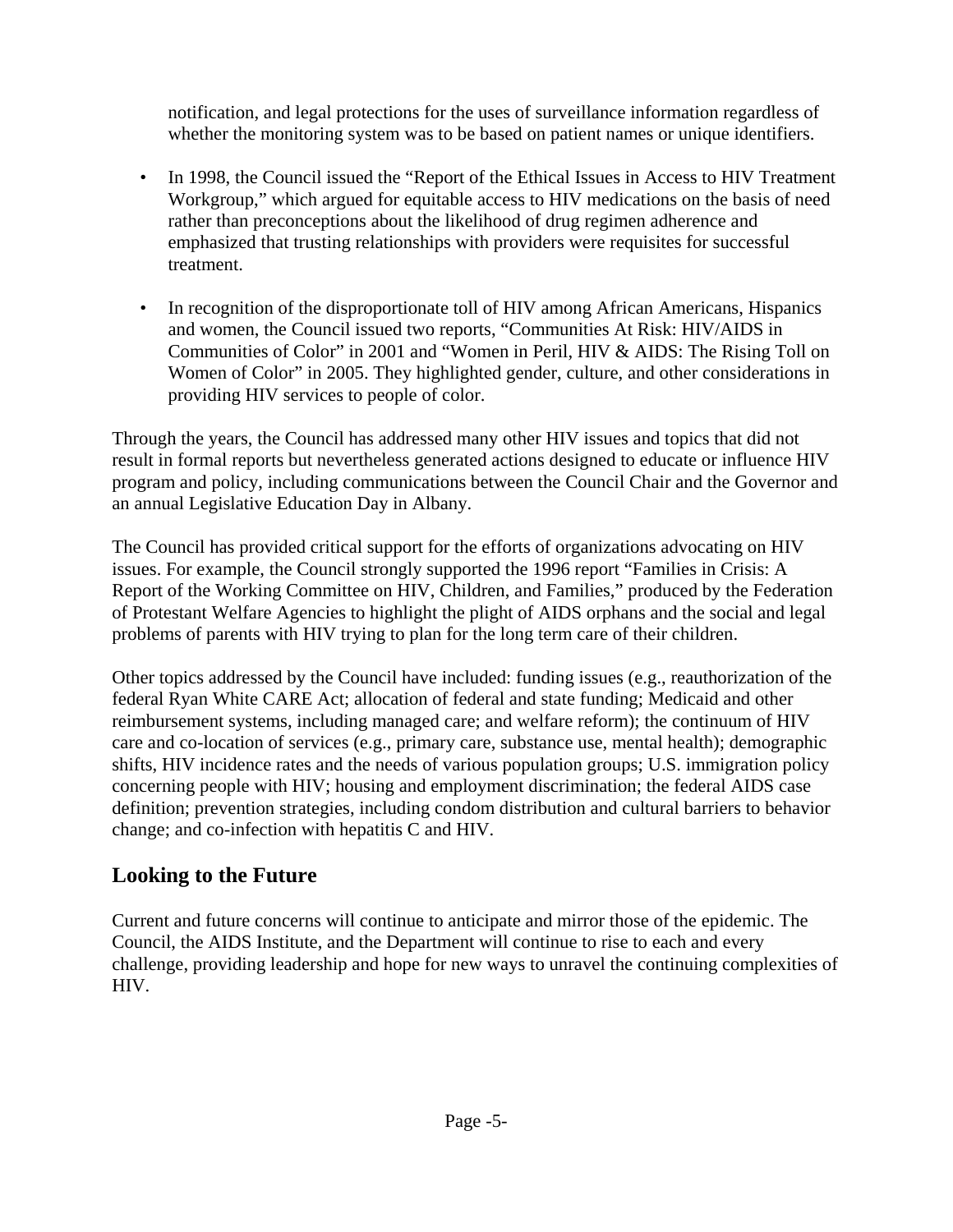## **Appendix A**

### **New York State Public Health Law Article 27-E, Section 2778**

### **§ 2778. Advisory council.**

1. There shall be established within the institute an advisory council composed of seventeen members who shall be appointed in the following manner: three shall be appointed by the temporary president of the senate and one by the minority leader of the senate; three shall be appointed by the speaker of the assembly and one by the minority leader of the assembly; nine shall be appointed by the governor. The governor shall designate the chairman of the advisory council. The members of the council shall be representative of the public, educational and medical institutions, local health departments and nonprofit organizations, including organizations providing services to high risk populations.

2. The advisory council shall be responsible for advising the commissioner with respect to the implementation of this article and shall make recommendations to the institute for the purpose of carrying out the provisions of paragraphs (c), (d) and (e) of subdivision one of section twenty-seven hundred seventy-six hereof.

3. The council shall meet at least four times a year. Special meetings may be called by the chairman, and shall be called by him at the request of the commissioner.

4. The members of the council shall receive no compensation for their services, but shall be allowed their actual and necessary expenses incurred in the performance of their duties hereunder.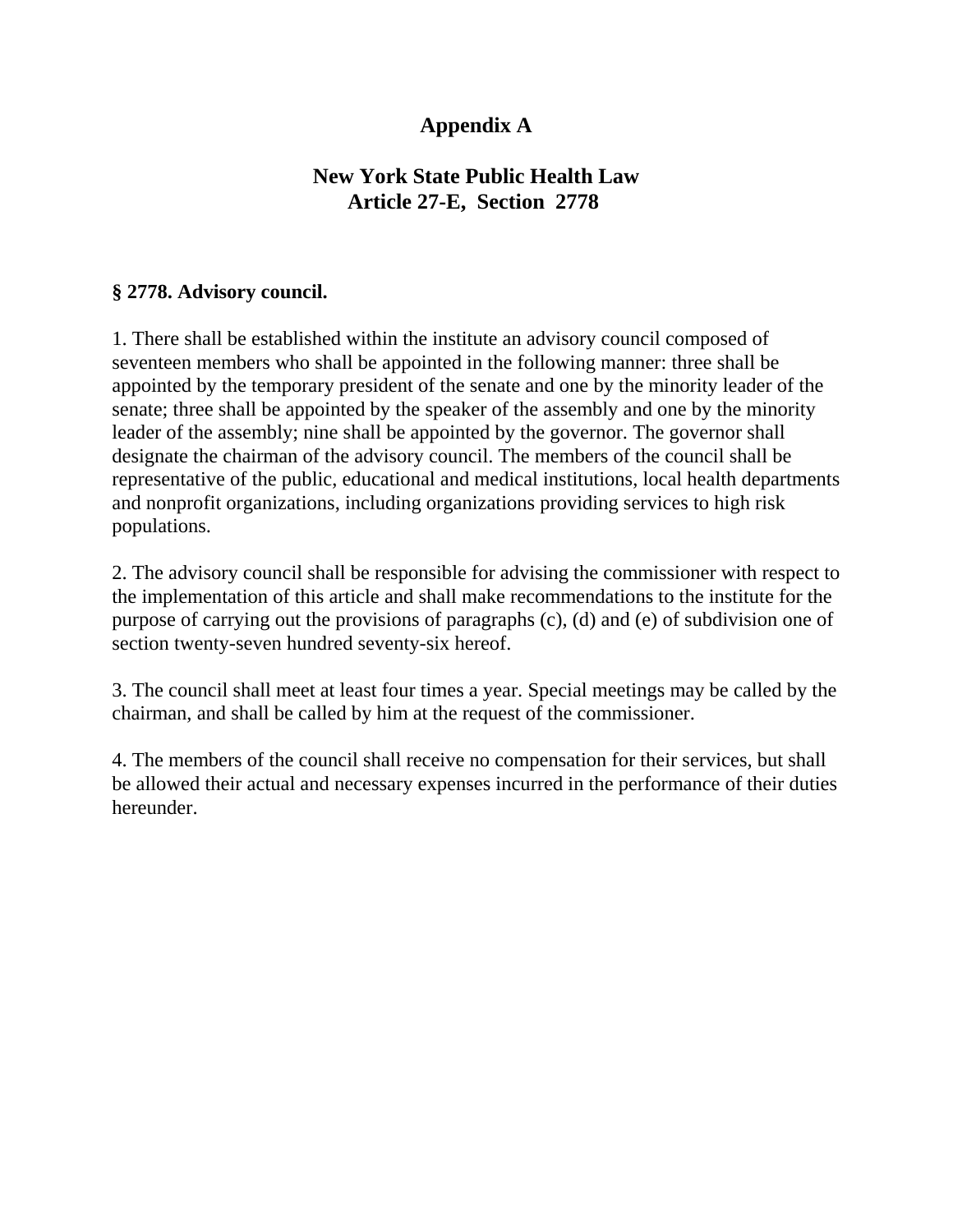### **Appendix B**

### **New York State AIDS Advisory Council Biographies of Current Members as of July 30, 2008**

#### **Sandra Ruiz Butter President VIP Community Services**

Mrs. Butter has led VIP Community Services over the past 16 years, during which time the agency expanded to become a comprehensive, community-based organization. VIP serves more than 7,500 adults annually in programs of addiction treatment, HIV prevention, healthcare, and transitional housing. Through its affiliate, Managed Work Services New York, employment with support services is provided to those who are moving into the world of work. Prior to joining VIP, Mrs. Butter was responsible for the identification, planning, financing and development of affordable housing projects for major not-for-profit and for-profit development organizations.

Born in Puerto Rico and raised in New York, Sandra Ruiz Butter holds her baccalaureate degree from the City College of New York and a Master of Science from Columbia University, School of Social Service. In late 2006 Ms. Butter served on the Housing Transition Committee for Governor Elliot Spitzer. Mrs. Butter is on the Boards of other nonprofit organizations, including the Latino Commission on AIDS, the Legal Action Center and the Center for Charter School Excellence and she is on the National Advisory Board of the Enterprise Community Partners, an affordable housing intermediary organization.

#### **José M. Dávila Executive Director Bronx AIDS Services**

Born in San Juan, Puerto Rico, José M. Dávila migrated to New York City (NYC) in 1978, where he began and completed studies for a Masters of Public Health/Health Care Management at Columbia University's School of Public Health in 1981. He had previously received Bachelor's and Masters' of Sciences degrees from the University of Puerto Rico.

Mr. Dávila was appointed as Bronx AIDS Services (BAS) Executive Director in 2005. Prior to that he acted as BAS's Chief Operating Officer for six years, during which time he administered the physical expansion and modernization of its operations. Prior to becoming BAS' Chief Operating Officer in 1999, he was the Director of Support Services for Promesa, one of the largest and oldest minority-run community based organizations in the Bronx, which includes a 108-bed long term care facility for persons living with AIDS. In addition to his duties at BAS, he has served on the Board of Directors of CAEAR Coalition, is Treasurer of the NYC AIDS Services Network and is a member of the Steering Committee of the National Latino AIDS Action Network.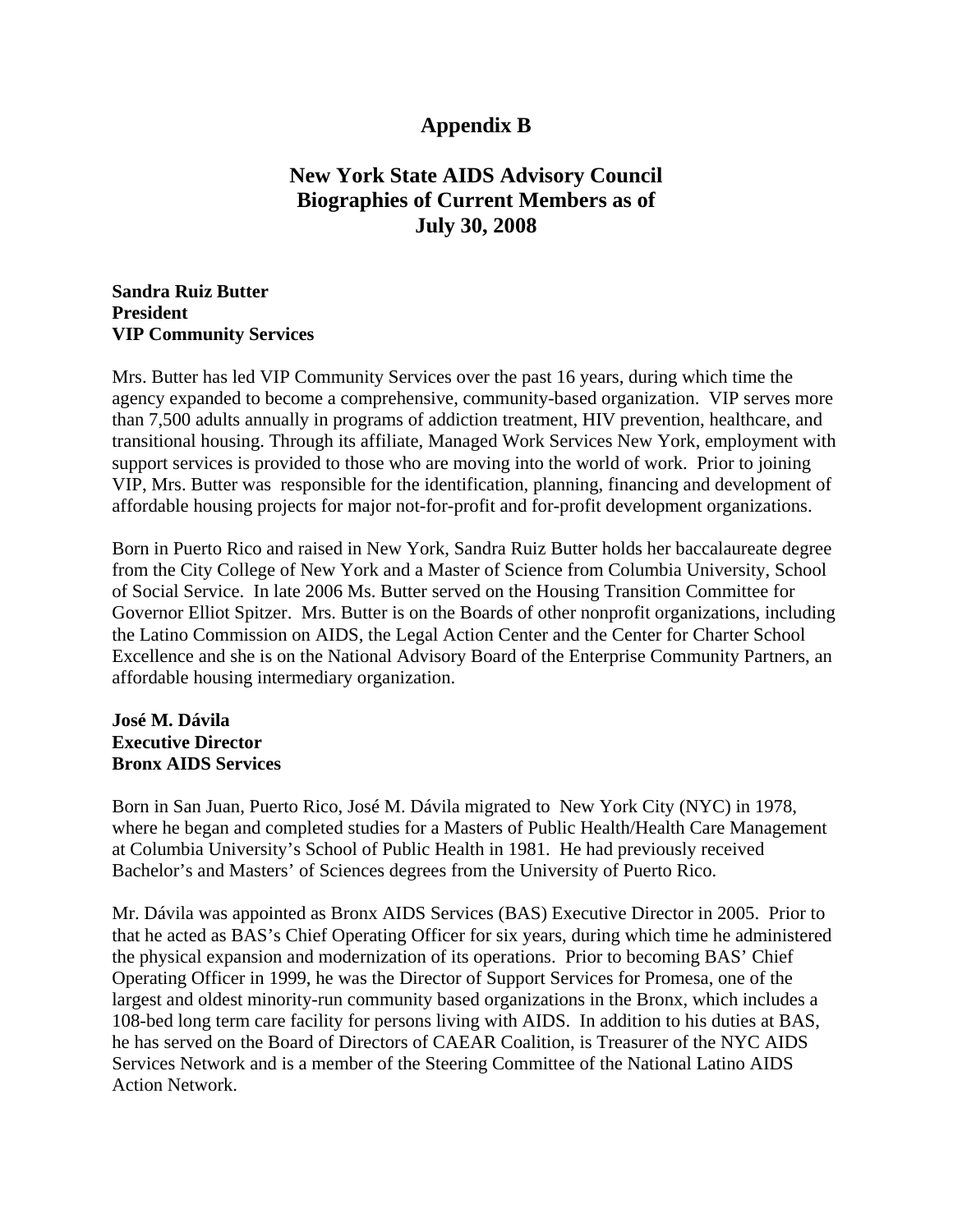Mr. Dávila has over 25 years experience in management, particularly in the areas of health services research, health care and facilities, many of which have been tied to the provision of services to persons living with HIV/AIDS. For 13 years, he served as a senior administrator at Lincoln Medical and Mental Health Center in the Bronx in various capacities. During his tenure as Associate Director for Medical Services, he was responsible for the renovation, outfitting and operation of the hospital's 28-bed AIDS designated unit. For three years after leaving HHC, Mr. Dávila ran his own consulting business, DAMOL Associates, where he provided assistance to Latin American healthcare providers in the acquisition of US made medical equipment and provided business advice to small medical surgical supply companies in NYC and Puerto Rico.

#### **Andrew S. Doniger, M.D., M.P.H. Commissioner of Health Monroe County Health Department**

Dr. Andrew S. Doniger is the Director of the Monroe County Department of Public Health. He oversees the management of all Health Department programs, and works closely with community partners in developing strategies, policies and programs to improve the health of the community. He is also a Pediatrician and was formerly the Chief of Pediatrics at the Anthony L. Jordan Health Center, Rochester's largest neighborhood health center.

Dr. Doniger has academic appointments at the University of Rochester School of Medicine & Dentistry as Clinical Professor in both the Department of Pediatrics and the Department of Community and Preventive Medicine. Dr. Doniger attended Amherst College and SUNY Buffalo School of Medicine, and he holds a Master's Degree in Public Health from the University of California at Berkeley.

#### **Hon. Thomas K. Duane Member of the Senate State of New York**

State Senator Thomas K. Duane (D, WFP-Manhattan) represents New York's 29<sup>th</sup> State Senate District and serves as Assistant Minority Leader for Policy and Administration. First elected to the State Senate in 1998, he became the Senate's first openly-gay and first openly HIV-positive member. Prior to his election to the State Senate, Duane served for seven years in the New York City Council.

Senator Duane has made his mark in Albany and in the neighborhoods of the 29th Senate District. Located in the heart of Manhattan, the 29th State Senate District includes the Upper West Side, Hell's Kitchen, Chelsea, Greenwich Village, and part of the East Side, including the East Village, Stuyvesant Town, Peter Cooper Village and Waterside Plaza.

Now in his tenth year in the State Senate, Senator Duane has been an effective fighter on a wide range of important issues including: passage of Timothy's Law, which eliminates mental-health treatment discrimination by insurance companies in New York State; Manny's Law, which requires hospitals to notify indigent patients of the state medical funds available to them; legislation that ensures no one is able to escape child and spousal support payments simply by changing his or her name; legislation that completely eliminates the criminal statute of limitations for first degree rape, criminal sexual acts, aggravated sexual abuse, and sexual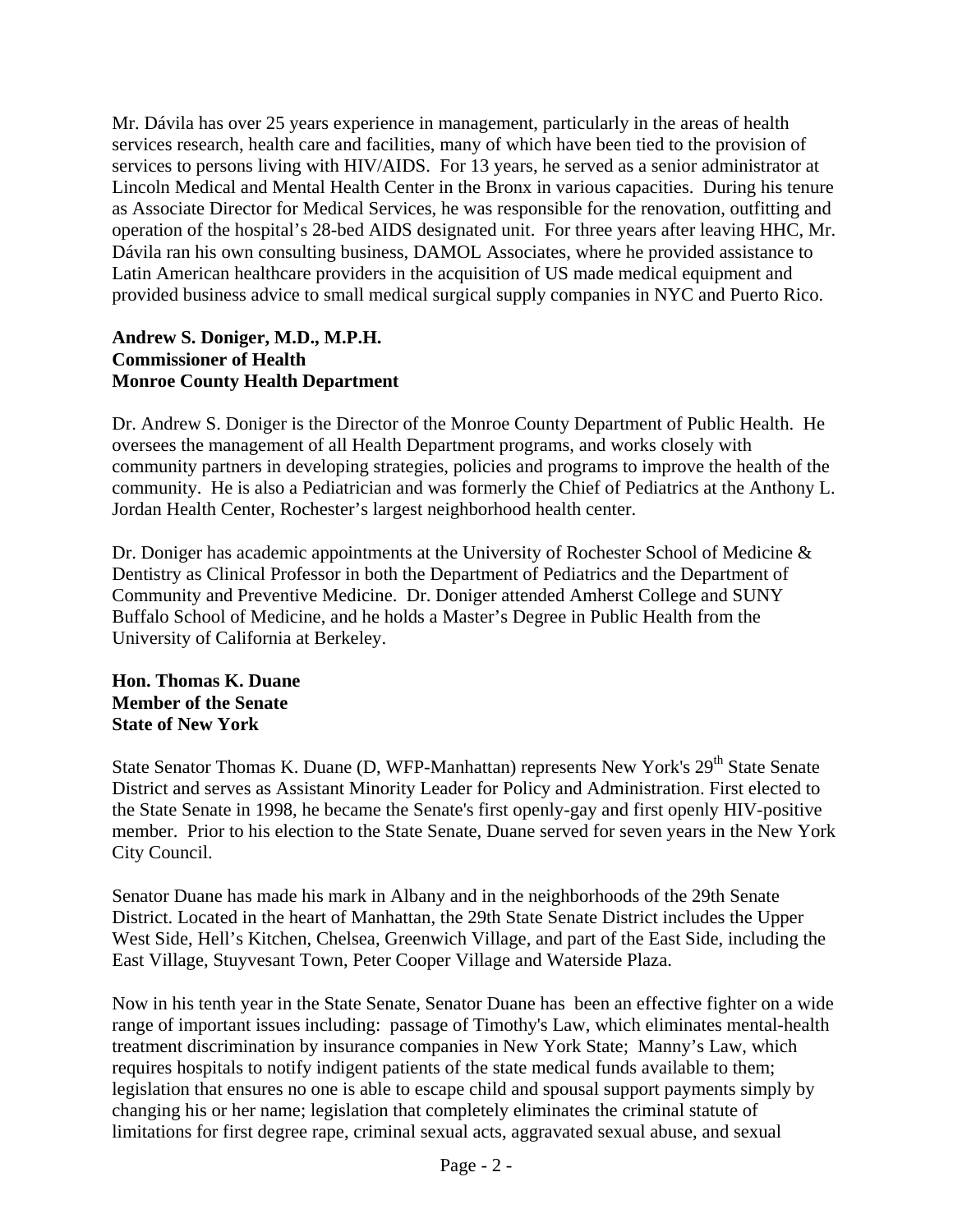conduct against a child; and reproductive clinic access legislation, as well as gun control, antipoverty, healthcare protection and civil rights legislation.

#### **Conrad T. Fischer, M.D. Associate Chief of Medicine for Education SUNY Downstate Medical Center**

Conrad Fischer is currently the Associate Chief of Medicine for Educational and Academic Activities at SUNY Downstate School of Medicine in Brooklyn. He is an Attending Physician at the University Hospital of Brooklyn as well as at King's County Hospital Center. Dr. Fischer was previously the Residency Program Director at Flushing Hospital and before that was the Residency Director at Maimonides Medical Center. Dr. Fischer completed a Fellowship at Memorial Sloan-Kettering Cancer Center of Cornell University.

in 20 countries including the UK, France, Germany, Japan, Korea and Italy. Dr Fischer is the author of ten books on education and study materials for students, residents and attendings for board recertification. His fifth published book was released in March, 2008 and two more educational books will be released within the next six months. Dr. Fischer's video tapes play in 160 sites

Dr Fischer will release his first book for the general public on "Breakthroughs and Despair: Amazing Medical Advances, and the rise of physician dissatisfaction". It examines the evidence for markedly improved medical care over the last 25 years and evaluates why, despite the explosion of treatment options, physicians and students are not having a corresponding increase in enthusiasm and job satisfaction.

#### **Tracie M. Gardner Director of New York State Policy & Coordinator of WISH-NY (Women's Initiative to Stop HIV) Legal Action Center (LAC)**

Tracie M. Gardner currently serves as the Director of New York State Policy at the Legal Action Center (LAC) where she coordinates the Center's lobbying, advocacy, grass roots organizing and policy work on issues relating to HIV/AIDS, criminal justice and substance abuse in New York State. She is also the coordinator of an advocacy project at the Center, the Women's Initiative to Stop HIV/AIDS, NY (WISH-NY). Prior to joining the Legal Action Center, Ms. Gardner worked in various capacities of AIDS policy and advocacy since 1987, at organizations such as the Harlem Director's Group, the Federation of Protestant Welfare Agencies and the Gay Men's Health Crisis, the Minority Task Force on AIDS (aka FACES) and the National Minority AIDS Council.

#### **Marjorie J. Hill, Ph.D. Chief Executive Officer Gay Men's Health Crisis (GMHC)**

Dr. Marjorie J. Hill is the Chief Executive Officer of Gay Men's Health Crisis (GMHC), the nation's oldest AIDS service organization. GMHC provides a continuum of services to 15,000 men, women and children annually and a world renowned legacy of health care advocacy, promoting social justice and supporting lesbian, gay, bisexual and transgender rights. Dr. Hill previously served as GMHC's Managing Director for Community Health where she had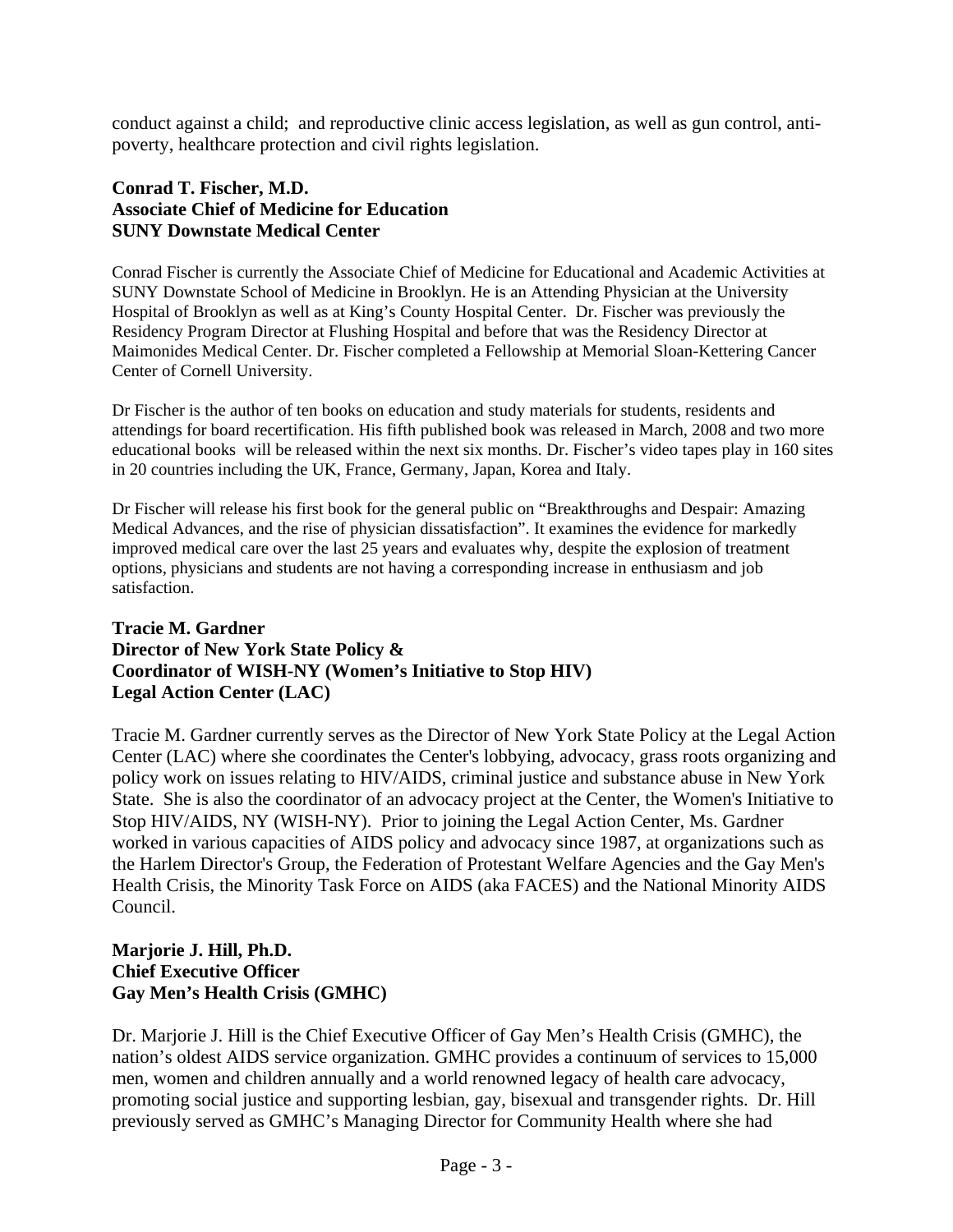responsibility for the Women's Institute, the Institute for Gay Men's Health (IGMH) and coordination of agency wide community level health promotion initiatives.

Prior to her tenure at GMHC, Dr. Hill was the Assistant Commissioner for the Bureau of HIV/AIDS at the New York City Department of Health and Mental Hygiene (NYCDOHMH). At NYCDOHMH, Dr. Hill had administrative oversight for HIV prevention, treatment, and research and housing programs. Dr. Hill was responsible for all aspects of federally mandated community planning and for the development of citywide HIV/AIDS policy. In addition, Dr. Hill provided oversight for prevention, care and is especially proud of the historic expansion of Syringe Exchange Programs, enhanced NYC inter-agency collaboration and the five million male and female condoms distributed annually during her tenure.

Dr. Hill formerly served as a Commissioner for the New York State Workers' Compensation Board and as Director of the NYC Mayor's Office for the Lesbian and Gay Community in the Dinkins' Administration. During her tenure in these positions, Dr. Hill implemented successful initiatives in public safety, citywide EEO and NYC Domestic Partnership policy.

A licensed clinical psychologist, Dr. Hill has consulted and lectured on issues of cultural diversity, HIV/AIDS in communities of color, conflict resolution, organizational devolvement and homophobia. Prior faculty appointments include Yeshiva University, New York Medical College, Pace University and the College of New Rochelle. She has several publications including the American Psychiatric Press release, "Mental Health Issues in Lesbian, Gay, Bisexual and Transgender Communities." Dr. Hill has also served on the Black Leadership Commission on AIDS, the New York Civil Liberties Union, The National Gay and Lesbian Task Force and as chair of the Thirteen/WNET Community Advisory Board. She proudly served a seven-year plus term on the Board of GMHC, two as Co-Chair and serves on the board of the Public Health Association of New York.

Dr. Hill has received numerous awards and citations for outstanding community service locally and nationally. Dr. Hill has appeared on CBS Morning Show, Rolanda, Real Life and is featured in the documentaries "All God's Children", "After Stonewall" and, most recently, "Jane Hanson's New York." A proud New Yorker, Dr. Hill is committed to a career in public service.

#### **Lambert N. King, M.D., Ph.D., F.A.C.P. Director, Department of Medicine Queens Hospital Center**

Dr. Lambert King is Director of Medicine at Queens Hospital Center in Jamaica, New York, a position held since 2002. He received his Bachelor of Arts degree with High Distinction in the Honors Program from the University of Kentucky. He attended the University of Chicago where he received his M.D. degree and a Ph.D. degree in Experimental Pathology. Following medical school, Dr. King completed a residency in internal medicine at Cook County Hospital, where he began his career dedicated to medical needs of inner city communities and correctional institutions, advancing public health, and providing leadership to urban teaching hospitals.

Between 1974 and 1985, Dr. King directed a broad range of correctional health services, including those at Cook County jail and Rikers Island while also serving as a special master appointed by the federal courts to overhaul the health services at Menard Correctional Center in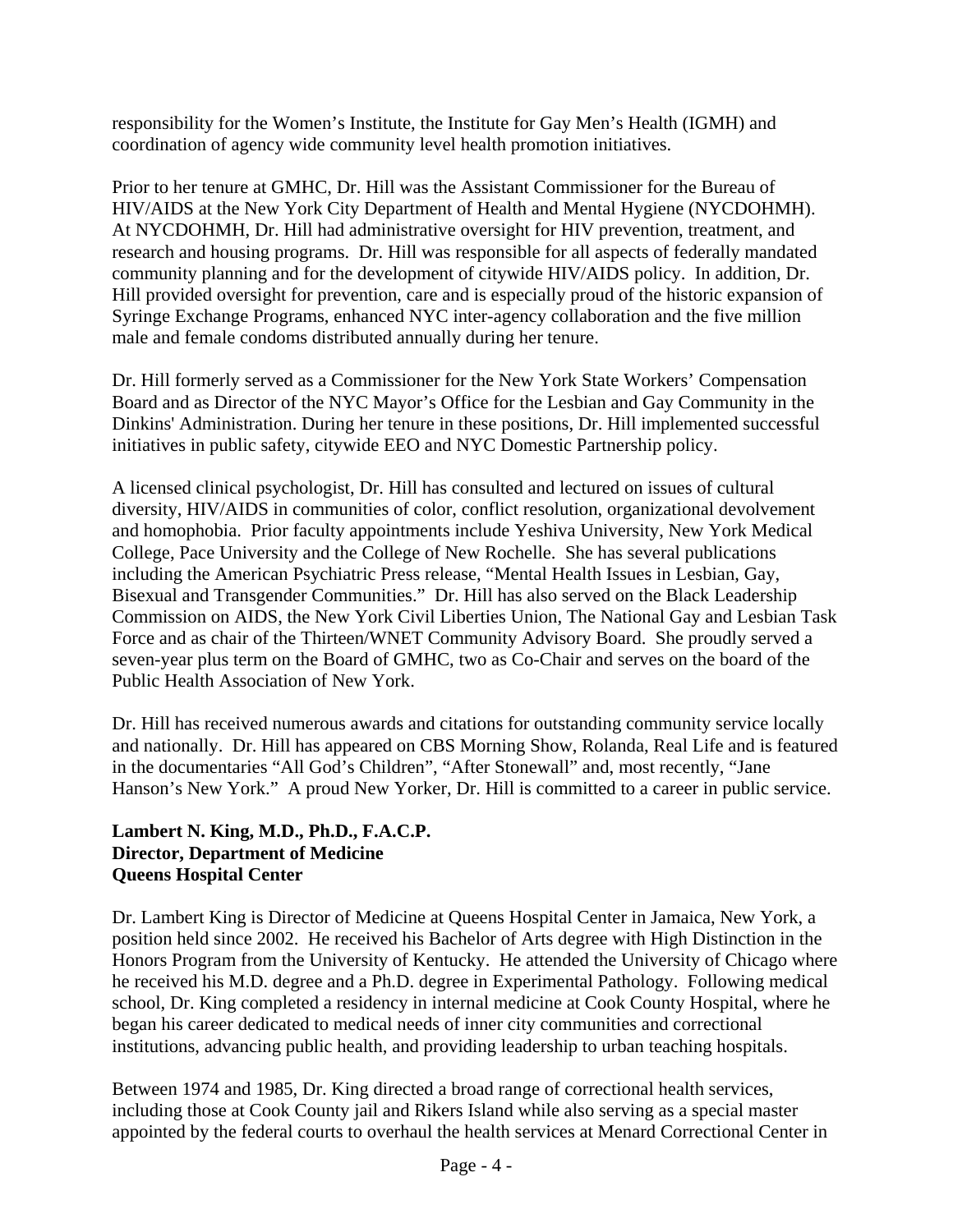Chester, Illinois. From 1985 to 2001, he served as Senior Vice President for Medical and Academic Affair at St. Vincent's Hospital and Medical Center of New York. Dr. King led St. Vincent's response to the AIDS epidemic, designing and guiding the clinical and research programs, organizing the budget and recruiting staff to secure St. Vincent's designation as one of New York State's earliest and most active Comprehensive AIDS Centers. He is a recipient of distinguished service awards from the Epilepsy Foundation of America and New York Medical College and the 1996 Linda Laubenstein HIV Clinical Excellence Award from the NYS AIDS Institute.

Along with his contributions to medical education and leadership of academic health centers, Dr. King has conducted studies on the epidemiology of diseases, including tuberculosis and epilepsy, among people confined in jails and prisons and the organization and improvement of health services delivery within correctional institutions. He is principal investigator for a national project of the National Commission on Correctional Health Care to identify best practice models for continuity of care between prisons and local communities.

#### **Keith Krasinski, M.D. Associate Professor of Pediatrics New York University Medical Center**

Keith Krasinski, M.D. is Professor of Pediatrics and Professor of Environmental Medicine at New York University Langone School of Medicine, Hospital Epidemiologist at Bellevue Hospital Center, and an attending pediatrician at New York University Tisch Hospital and Bellevue Hospital Center. He has, since his arrival in New York in 1981, and continues to enjoy a busy, hospital-based, practice of pediatrics and pediatric infectious diseases.

Dr. Krasinski is a graduate of the University of Illinois and the University of Illinois School of Medicine. He took his pediatric training at Children's Medical Center in Dallas, Texas, followed by fellowship training in Pediatric Infectious Diseases at The University of Texas Southwestern Medical School, Dallas, Texas.

In collaboration with many other clinicians and scientists, Dr. Krasinski has: elucidated interactions of chloramphenicol and anticonvulsants in children; published the first description of the natural history of HIV/AIDS in children; elaborated the relationship between severe RSV infection and chronic lung disease; explored tolerance among group A streptococci; reduced hospital based needle-stick injuries with the introduction of a new disposal system; virtually eliminated hospital acquired respiratory syncytial virus infection with screening and cohorting at admission of children during the "respiratory virus" season; described childhood tuberculosis as herald to the adult tuberculosis of the 1980's; recognized that voluntary HIV testing programs fail to identify infants at risk for HIV infection; advanced the state of knowledge regarding measles and immunity to measles among HIV infected children, leading to new vaccination recommendations; elucidated multiple opportunistic infections in HIV infected children; elucidated multiple laboratory markers of HIV infection in children; drafted the first national pediatric HIV intervention study creating a template for future studies; recognized that immunodeficiency parameters of children differ from those of adults; participated in National and NYS pediatric HIV treatment recommendations; and described the effects of highly active antiretroviral therapy on immune reconstitution and improved outcome of children. Dr. Krasinski has more than 175 publications, 200 abstracts and 115 invited presentations.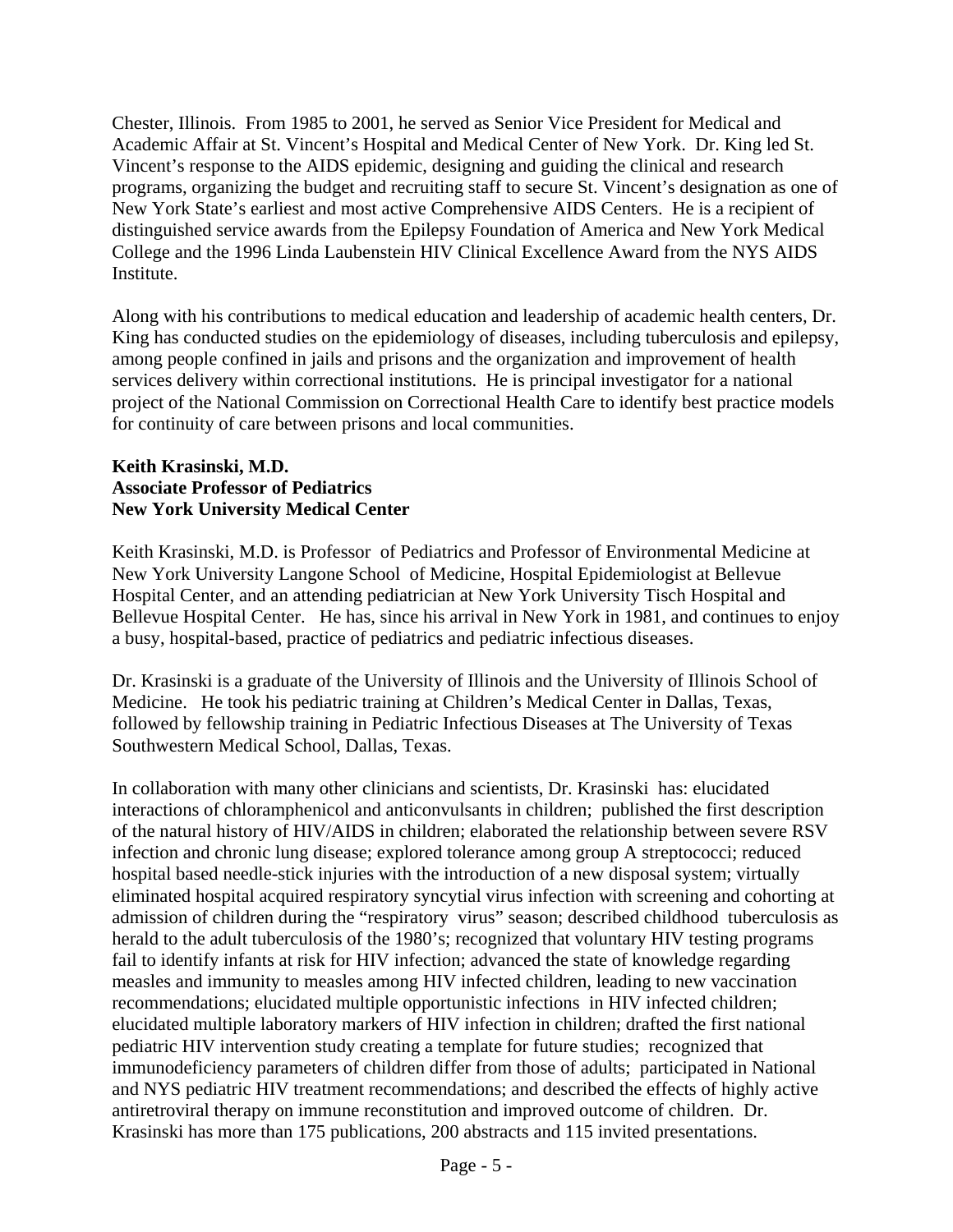In addition to general pediatrics and infections of children and youth, Dr. Krasinski is actively interested in central nervous system infections, treatment and prevention of HIV infection, particularly perinatal HIV transmission, prevention and management of HIV complications and coordinated family centered care of the HIV infected and affected. Dr Krasinski is an energetic principal investigator or co-investigator in Health Resource Service Administration Ryan White part C and D HIV care grants, NIH sponsored therapeutic HIV trials and the NYU Center for AIDS research, and a NYS sponsored initiative for the care of HIV infected adolescents. Dr. Krasinski is intimately involved in the control of hospital acquired infection. He also holds a NYS certificate of qualification as a virology laboratory director.

Over the last twenty-five years Dr. Krasinski has developed expertise in human research subject protection serving as a member of NYULSOM's Institutional Review Board for twenty years, ten as Chairman, and as Co-Chairman of the Institutional Review Board of the Biomedical Research Alliance of New York for the last five years

#### **Megan McLaughlin, D.S.W.**

Megan Mclaughlin has spent the past forty years working in a variety of positions in the not-forprofit sector. She has been a direct practitioner, a policy analyst, an advocate, an administrator and a teacher. For the past five years, Dr McLaughlin has served as a policy strategist/ management consultant to not-for-profit organizations.

Dr. McLaughlin served as the Executive Director/CEO of the Federation of Protestant Welfare Agencies, Inc for 17 years until her retirement in 2003. In that capacity she broadened the scope and breadth of the Federation's influence and guided the organization to leadership positions in public policy development in the areas of children and families, poverty/income security and HIV/AIDS. During her tenure, she guided the creation of several broad-based coalitions including the Welfare Reform Network, the Pioneers (women with HIV/AIDS), NYS Intergenerational Network and the Youth Services network. She created new vehicles for services including: A Training Institute, Resource and Support Center and The Church Desk which provided critical services to faith-based organizations. Dr McLaughlin also launched many program initiatives including: HIV/AIDS Capacity Project; Child Care Accreditation; Black Church Technical Assistance; 9/11 Emergency Assistance; and the Black and Latino Male Project. She also created new income streams for the agency and grew and diversified its budget significantly

Prior to assuming leadership at the Federation, Dr. McLaughlin held the position of Senior Program Officer at the New York Community Trust, the nation's largest community foundation. During her tenure at the trust, she managed \$1.5 million in grants in the areas of family and child welfare, youth services, girls and young women and human justice. Dr. McLaughlin developed programmatic guidelines for grant making in the fields of youth, girls and young women; and established innovative funding approaches designed to strengthen diverse grassroots organizations in poor communities.

From 1972- 1974 Dr McLaughlin worked as a Social Planner in the Office of the Prime Minister, Jamaica. In this position, she provided leadership in formulating plans for youth, community development, child welfare and public assistance programs. She wrote chapters for the Annual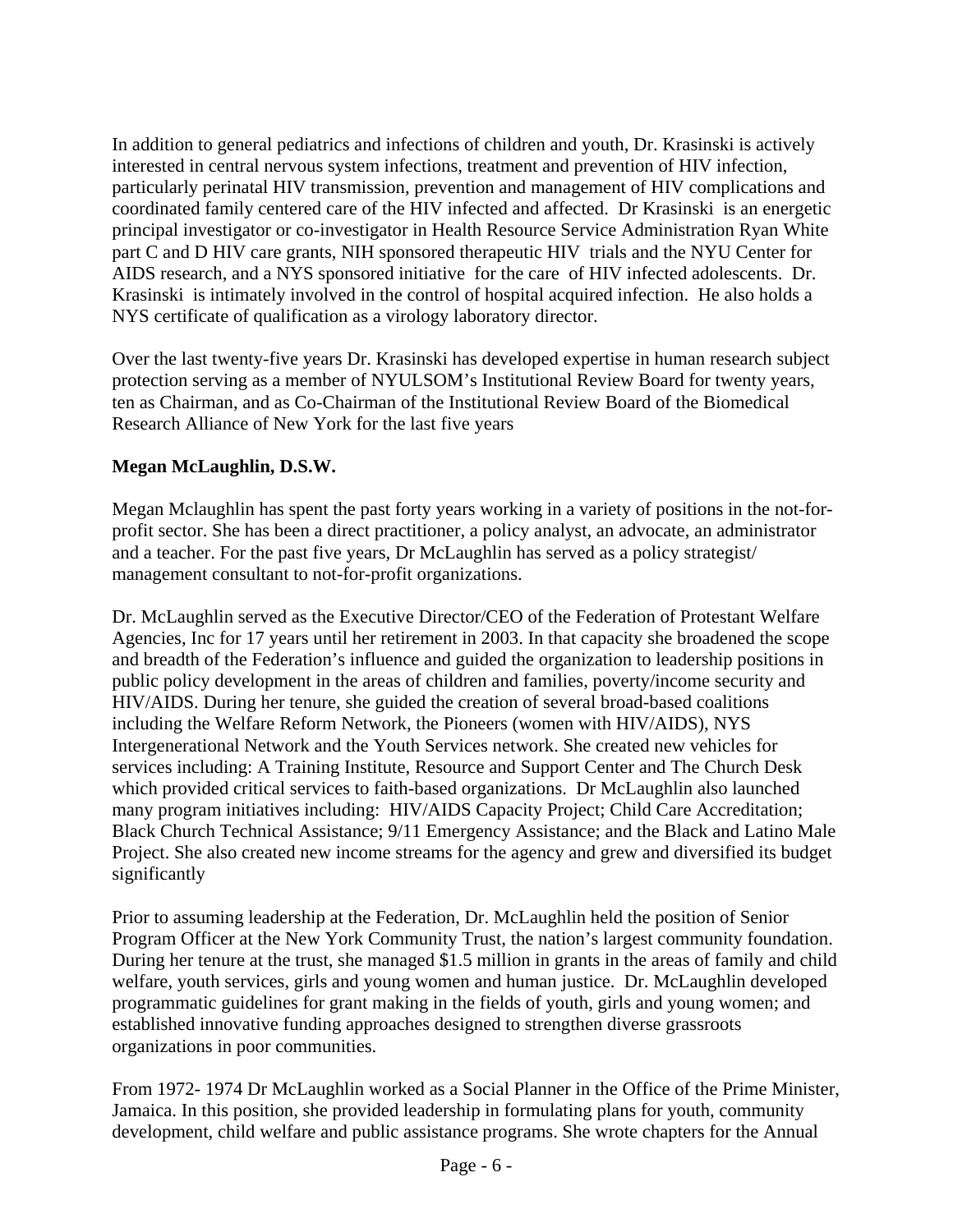Economic and Social Survey and prepared papers for international forums. Dr McLaughlin also worked as a counselor in the SEEK Program, City College and as a Psychiatric Social Worker at Harlem Hospital.

As one of the city's most vociferous advocates for families and children, she testifies regularly before legislative hearings, serves on several Boards and Task Forces, including the Upper Manhattan Empowerment Zone Development Corporation, Advisory Board of the Human Resources Administration/Department of Social Services, The Black Family Task Force, The New York City AIDS Fund, and The Black Leadership Commission on AIDS. As Chair of former Mayor David N. Dinkins' Commission for the Foster Care of Children, Dr. McLaughlin spearheaded the publication of several reports aimed at reforming the foster care system in New York City.

Dr. McLaughlin has authored studies on Immigration, the Black Family, Foster Care, Family Preservation and Reunification, Poverty, and Race Relations. She is the recipient of many honors and awards for her distinguished work in human services, mostly notably: The New York Women's Foundation Celebrating Women Award, Crain's magazine All-Star Award, the PACE Award from the National Association of Social Workers and the Mary McLeod Bethune Award from the National Council of Negro Women.

Dr. McLaughlin sits on the Boards of Abyssinian Development Corporation, National Black Leadership Commission on Aids, National Association of Social Workers, New York Chapter and she serves on The New York State Aids Advisory Council, The Minority Public/Private Task Force, Agenda for Children Transition Committee and the ACS HIV/AIDS Advisory Panel. She is the recipient of numerous honors and awards for her distinguished work in Human services. She received her BA and MSW from Howard University and her DSW from Columbia University School of Social Work in 1981. Throughout her entire career, she has served as a mentor to countless young professionals seeking leadership positions in the public and private sectors.

Megan McLaughlin received her Bachelor of Arts and Masters of Social Work degrees from Howard University and took her Doctorate in Social Work from the Columbia University School of Social Work in 1981.

#### **Edwin A. Mirand, Ph.D. Vice President, Educational Affairs and Dean of Roswell Park Graduate Division of SUNY Buffalo Roswell Park Cancer Institute**

Dr. Edwin A. Mirand is Emeritus Vice President for Educational Affairs at Roswell Park and Dean of the Roswell Park Graduate Division of the State University of New York at Buffalo. Dr. Mirand has been associated with Roswell Park for over six decades and, prior to joining the staff, was associated with the Institute as a graduate student at the University of Buffalo.

Dr. Mirand received his doctorate from Syracuse University. In addition to his many Institute responsibilities, Dr. Mirand has been a leader in numerous national and international professional organizations, serving as Secretary-General of the Thirteenth International Cancer Congress of the UICC, Secretary-Treasurer of the Association of American Cancer Institutes, President of the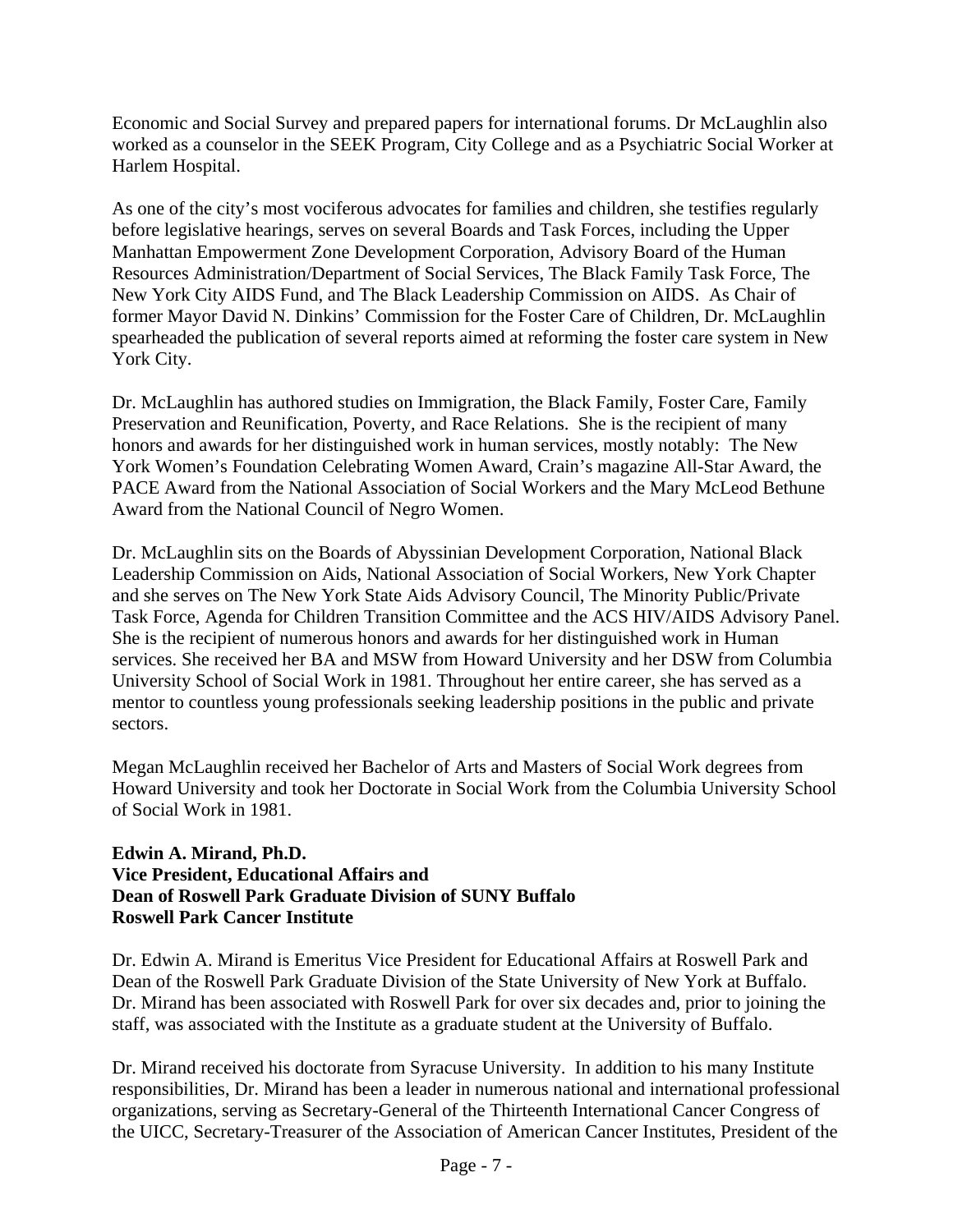Association of Gnotobiotics, liaison member of the National Cancer Advisory Board, Chairman and member of the UICC U.S.A. National Cancer Committee of the National Academy of Sciences, and as a member of the NYS AIDS Advisory Council.

He is the recipient of many awards and special honors, including Honorary Doctorate of Science Degrees from both Niagara University and D'Youville College, Outstanding Alumni Award in Science, College of Arts and Science, SUNY at Buffalo, the Distinguished Service Award in Science Education from NYS Science Teachers Association, and Merit Award of the International Union Against Cancer; from the American Association for Cancer Education, The Margaret H. Edwards Award; from Roswell Park Cancer Institute, The William H. Wehr Award; Recognition from the American Association For Cancer Research in 1998; from the Association of American Cancer Institutes in 2004, The Buffalo First Lifetime Achievement Award for advancing health care (2005); The D'Youville Community Service Award in 2006, and in 2008, the 13th Annual Achievement in Health Care Award from D'Youville College.

Dr. Mirand is the author of over 500 publications in the fields of endocrinology, virology, and cancer education and author of several books in his field.

Dr. Mirand was Senior Advisor to the former President and CEO of Roswell Park, Dr. David Hohn, and remains the same for Dr. Donald L. Trump.

#### **Joseph Pressley Managing Director, Blocks Project Harlem United Community AIDS Center**

In September 2007, Joe Pressley was hired as the Managing Director of the Blocks Project at Harlem United Community AIDS Center. As a former employee of Harlem United in the late 1990s, Joe Pressley returned to the organization bringing to the Blocks program his wealth of community organizing experience. An innovative endeavor, The Blocks Project is a geographicbased approach to HIV prevention that focuses on where individuals live and not just the customary risk-based approach that focuses on individuals' behavior (e.g., injecting drug use, men who have sex with men). Prior to his hire, Mr. Pressley worked briefly as the Director of Communications and Policy for ECQ Group, Inc. and was the Executive Director of the New York AIDS Coalition (NYAC) for six years. In the spring of 2007, he was a student intern with the office of Council Member Melissa Mark-Viverito where he worked on public housing issues.

Before assuming the position of NYAC's Executive Director in 2000, Mr. Pressley was NYAC's Director of Public Policy and prior to that he was the Director of Outreach, Education and Prevention at Harlem United Community AIDS Center (1997 through 1999). Form 1992- 1996 Mr. Pressley was NYAC's Director of Community Organizing.

Mr. Pressley has a long history of volunteer work in community service organizations including acting as a former Community Co-Chair of the NYC Prevention Planning Group, a sixtymember body of government representatives, people living with HIV, providers and other professionals concerned about the provision of quality prevention services to New Yorkers. And as the former Executive Director of Gay Men of African Descent (GMAD) which at the time was an all-volunteer organization. Mr. Pressley has also served in several leadership positions on the NYC HIV Planning Council. Mr. Pressley currently serves on the New York State AIDS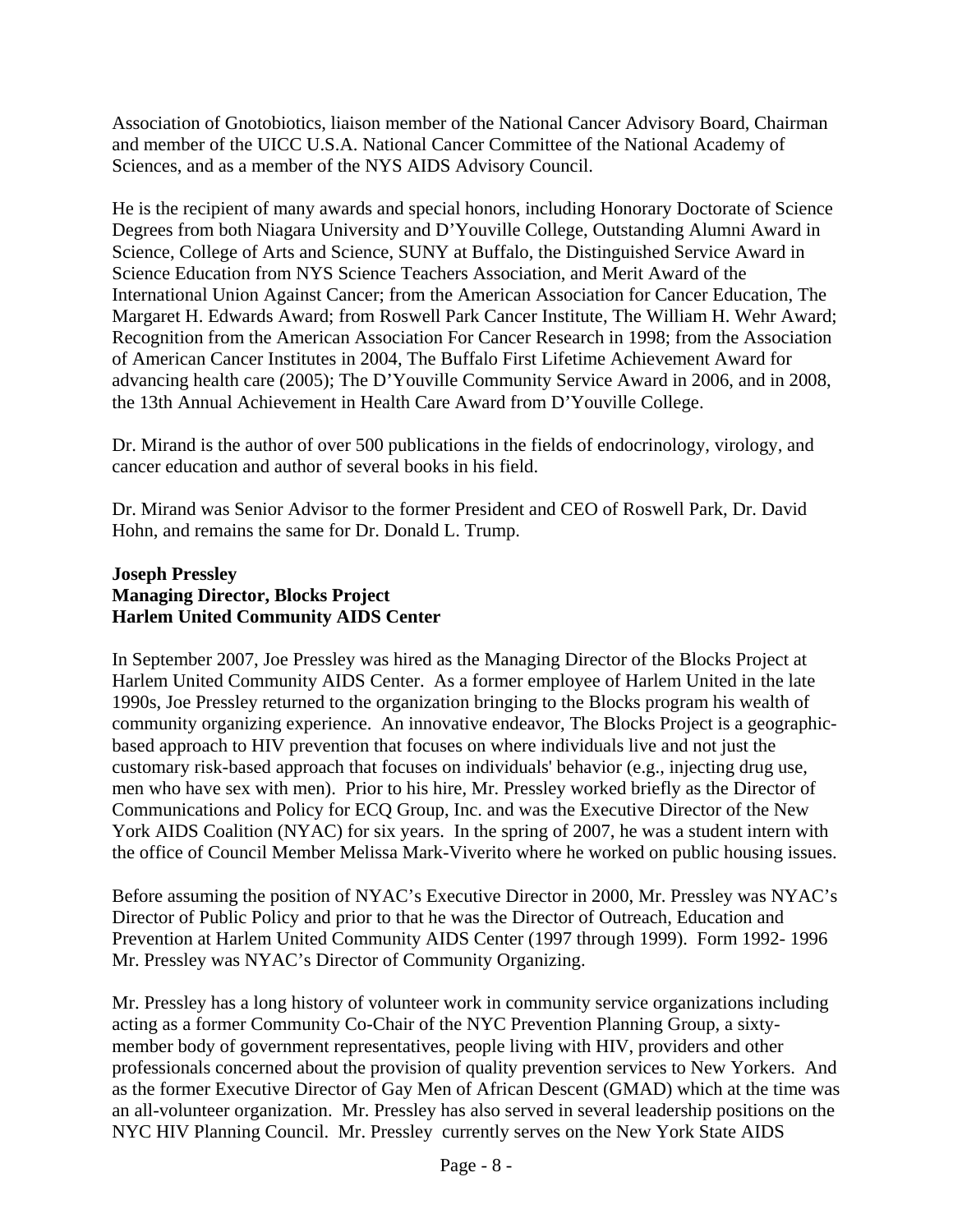Advisory Council as an appointee of Assembly Speaker Sheldon Silver. Mr. Pressley holds a Bachelor's in Urban Social Sciences from the CUNY Baccalaureate Program at Hunter College.

#### **Jeffrey L. Reynolds, Ph.D. Public Affairs Advisor Long Island Association for AIDS Care (LIAAC)**

First appointed by NYS Majority Leader Ralph J. Marino, Dr. Jeffrey Reynolds has been a member of the NYS AIDS Advisory Council since 1994. He has co-chaired several ad-hoc and standing subcommittees including the Budget Subcommittee, which produces annual state budget recommendations and coordinates the Council's Legislative Education Day.

Dr. Reynolds is a Public Affairs Advisor for the Long Island Association for AIDS Care (LIAAC), where he has worked since 1989, holding several management positions within the organization – most focused on public policy and governmental relations. He has been a strong voice for suburban and rural areas of New York State and a strong proponent of HIVconfidentiality protections.

In addition to numerous book chapters, articles, and op-eds, Dr. Reynolds has authored three landmark reports: *Reclaiming Lost Voices: Children Orphaned by HIV/AIDS in Suburbia; Mastering the Maze – A Consumer's Guide to HIV/AIDS and Welfare Reform*; and, *Sacrificing Science and Sensibility: How Squeamishness Over Syringes is Stalling Public Health Efforts on Long Island*.

In 1997, Dr. Reynolds helped found LIAAC's sister organization, BiasHELP – an agency created to assist victims of hate crimes and their families. The organization has since expanded to include a variety of programs including a state-funded evidence-based youth violence prevention project and a federally funded initiative to provide technical assistance, training and financial support to non-profits serving at-risk youth on Long Island.

Dr. Reynolds holds a Masters degree in Public Administration with a specialty in Health Care Administration from Long Island University and doctorate from Stony Brook University's School of Social Welfare where he is currently an adjunct faculty member.

#### **Teresita R. Rodriguez Executive Director Asian and Pacific Islander Coalition on HIV/AIDS (APICHA)**

Teresita R. Rodriguez, also known as Therese, is the Executive Director of the Asian and Pacific Islander Coalition on HIV/AIDS Inc. (APICHA), a position she has held since 1997. Under Ms. Rodriguez's leadership, APICHA developed a comprehensive range of HIV prevention and health care services addressing the unique needs of Asians and Pacific Islanders (A&PIs).

Ms. Rodriguez actively participates in HIV/AIDS advocacy coalitions and planning bodies. She is the Board Secretary of the National Minority AIDS Council and a member of the board of directors of the New York AIDS Coalition, an alliance of community-based service providers and their supporters that advocates for increased funding and fair policies for people living with HIV/AIDS in NYS. She was a member of the Social Services Workgroup of the HIV NYC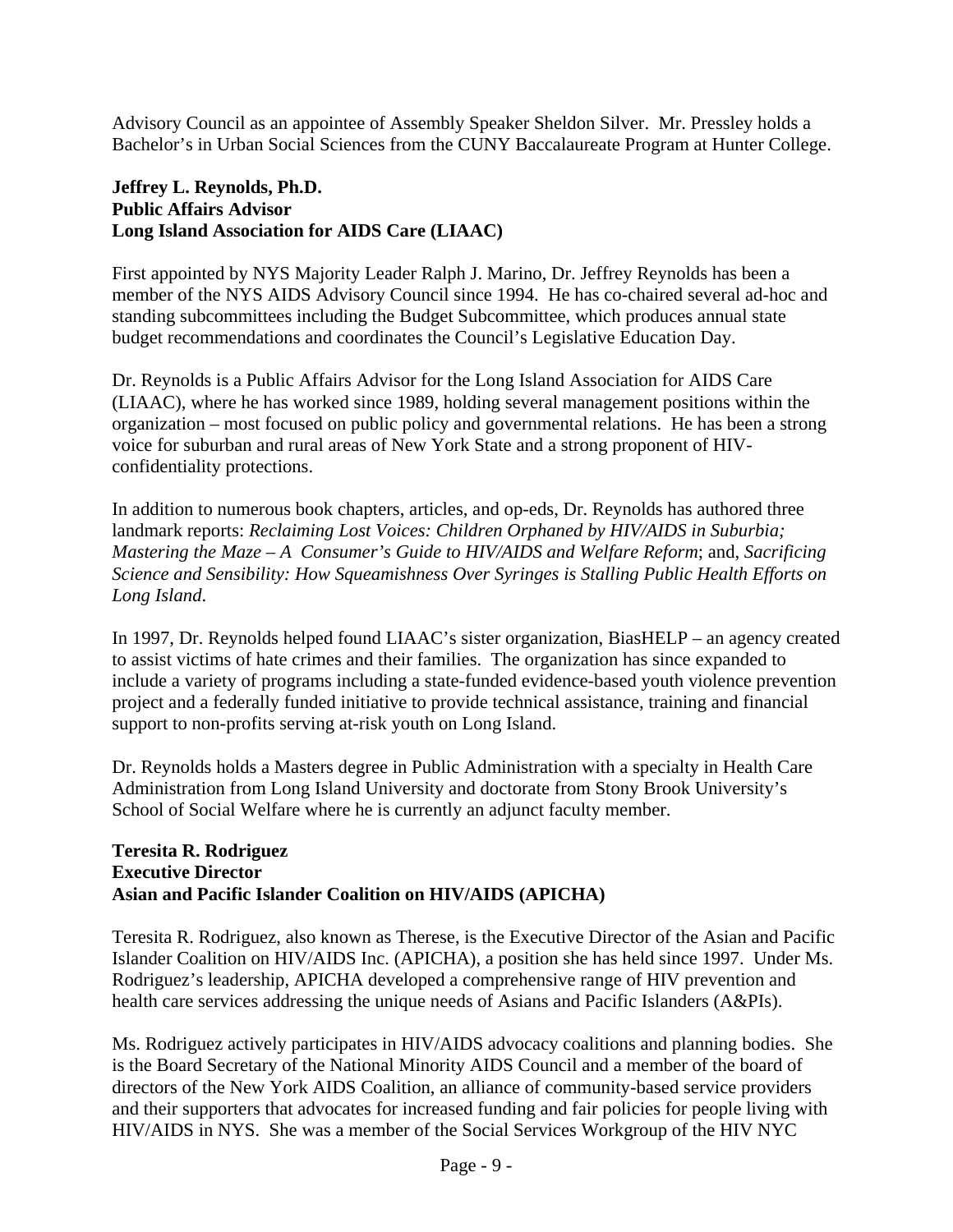Planning Council and helped identify the needs and gaps in the HIV system of care for A&PIs. The HIV NYC Planning Council develops a comprehensive plan to provide HIV services for NYC. She has also served as a member of the NYS Prevention Planning Group (NYSPPG). The NYSPPG is a community planning group designed to foster partnerships between communities and the NYS Department of Health through a collaborative process. Its primary responsibilities are to utilize HIV prevention-related needs assessments to determine HIV prevention priorities and develop an HIV prevention plan for the state. At the NYSPPG, she was the co-chair of the finance committee and was a member of the executive committee. She also served as co-chair of the racial and ethnic committee.

For her leadership in AIDS work and her selfless service to A&PI communities, Ms. Rodriguez has received numerous awards and citations. On World AIDS Day in December 1999, she was honored by C. Virginia Fields, the Manhattan Borough President, for devotion to advancing education on HIV/AIDS. She was also a recipient of an award in June 1998 from the Public Advocate for NYC, Honorable Mark Green, on the occasion of the Asian and Pacific Islander Heritage Month. The Ma-Yi Theatre Company acknowledged her humanitarian endeavors at APICHA and organizing work in the Filipino-American community since the 1970s with a Community Service Award in June 2000.

Prior to joining APICHA, Ms Rodriguez played leadership roles in several immigrant and human rights projects in the Filipino American community. These include the Committee for Justice for the Guce Family, the Committee for Justice for Domingo and Viernes, two Filipino Americans who were murdered by agents of the late Philippine President Ferdinand Marcos, the Defense Committee for Narciso and Perez, and the Defense Committee for Dr. Bien Alona. The conviction of the Filipino nurses on charges of murdering 11 patients and the charge of criminal negligence filed by the U.S. Navy against Dr. Alona were reversed.

Ms. Rodriguez is among the 100 outstanding Filipinas in Joy Buesalido's celebrated *100 Women of the Philippines, Celebrating Filipina Womanhood in the New Millennium*, which include, among others, former President of the Philippines Corazon C. Aquino and President Gloria Macapagal Arroyo. In the book, Ms. Rodriguez was cited as an achiever rising above peculiar difficulties and circumstances of her time by championing the civil rights of Filipinos in the U.S.

#### **Allan Rosenfield, M.D. Mailman School of Public Health Columbia University**

Allan Rosenfield was born in Cambridge, Massachusetts. He received a Bachelor of Arts degree from Harvard College and an M.D. degree from Columbia University's College of Physicians and Surgeons. Internship and one year of general surgical residency was completed at Beth Israel Hospital in Boston, followed by two years of service in the U.S. Air Force (in South Korea and San Francisco). He then entered the obstetrics and gynecology residency program at Harvard's Boston Lying-In/Free Hospital for Women program in Boston (now the Brigham and Women's Hospital). Following completion of training in 1966, Dr. Rosenfield spent one year as an instructor in the Department of Obstetrics and Gynecology at the University of Lagos Teaching Hospital in Nigeria. He then joined the Population Council, serving for six years in Thailand as Medical Advisor for Family Planning and Maternal and Child Health to the Ministry of Public Health, and as representative of the Population Council.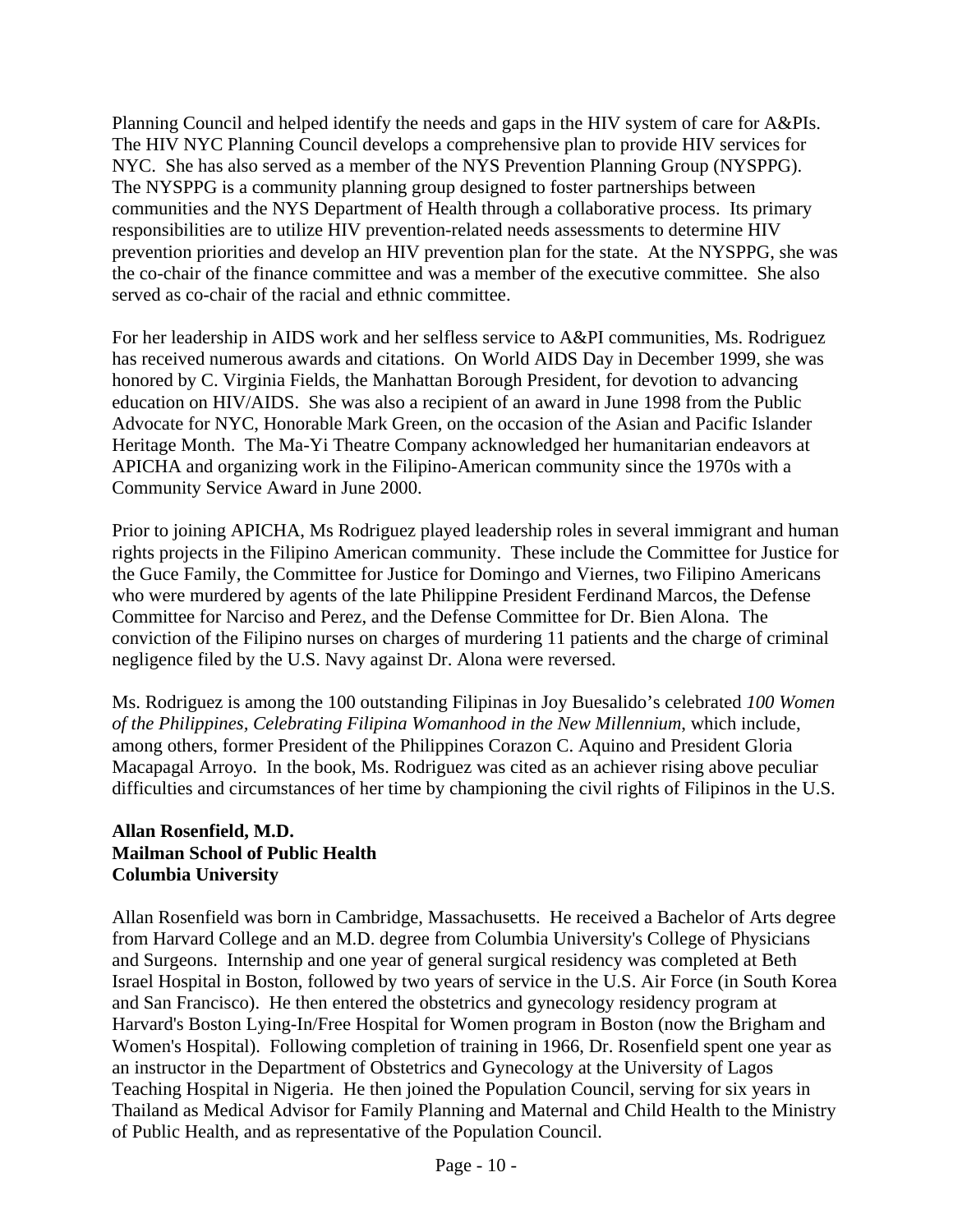In 1975, Dr. Rosenfield moved to Columbia University, as professor of Obstetrics-Gynecology and Public Health, founding director of the Center for Population and Family Health, and director of ambulatory care for the Department of Obstetrics and Gynecology. Since 1986 he has been Dean of the Mailman School of Public Health, DeLamar Professor of Public Health and Professor of Obstetrics & Gynecology. On May 1, 2008, he stepped down as Dean, but remains at the Mailman School as a Professor. Prior to becoming dean, he served for two years as acting chairman of the Department of Obstetrics and Gynecology.

He is a fellow of the American College of Obstetricians and Gynecologists and an elected member of the Institute of Medicine of the National Academy of Sciences. He is a member of numerous scientific and professional organizations and has served on the boards and/or committees of a wide range of international, national, state and local health-related organizations. He is a member of the boards of the Henry J. Kaiser Family Foundation and the David and Lucile Packard Foundation, and serves on advisory committees to other national foundations. He has served as president of the New York Obstetrical Society, chair of the Association of Schools of Public Health, chair of the Executive Board of the American Public Health Association, chair of the Scientific and Technical Advisory Committee of WHO's Human Reproduction Programme, and chair of the Boards of the Planned Parenthood Federation of America, EngenderHealth and the Guttmacher Institute, and, for 10 years, chair of the New York State Department of Health AIDS Advisory Council. He currently is chair of amfAR's Program Board. In addition, Dr. Rosenfield was a founder of *Physicians for Reproductive Choice and Health.* 

Dr. Rosenfield's research, teaching and advocacy are world renowned. As a result, he has received many honorary awards, including the Government of Thailand, the International Federation of Obstetricians and Gynecologists, the American College of Obstetricians and Gynecologists, the Jacobs Institute of Women's Health, the American Public Health Association (the Martha May Elliot and Carl Schultz Awards), Public Health Association of New York City, and Planned Parenthood of NYC. Most recently, Dr. Rosenfield received the New York Academy of Medicine's Stephen Smith Award for Lifetime Achievement in Public Health, Physicians for Reproductive Choice and Health's Kenneth J. Ryan, MD Physician Leadership Award, National Association of People with AIDS Award, Doctors of the World (USA) Health and Human Rights Leadership Award, American Legacy Foundation's first Legacy Leadership Award for Extraordinary Leadership in Public Health, the Coalition for School-Based Primary Care's inaugural Public Health Leadership Award, the reproductive health movement's highest award, Planned Parenthood Federation of America's Margaret Sanger Award, the Global Health Council Award for global women's health, the International Women's Health Coalition Award, the National Family Planning & Reproductive Health Association Allan Rosenfield Award and the Columbia University Mailman School of Public Health Dean's Distinguished Service Award.

He has written extensively (with over 140 published articles) on domestic and international issues in the fields of population, women's reproductive health, maternal mortality, HIV/AIDS, human rights and health policy and developed major global initiatives on maternal mortality, reproductive health, women's health and HIV/AIDS.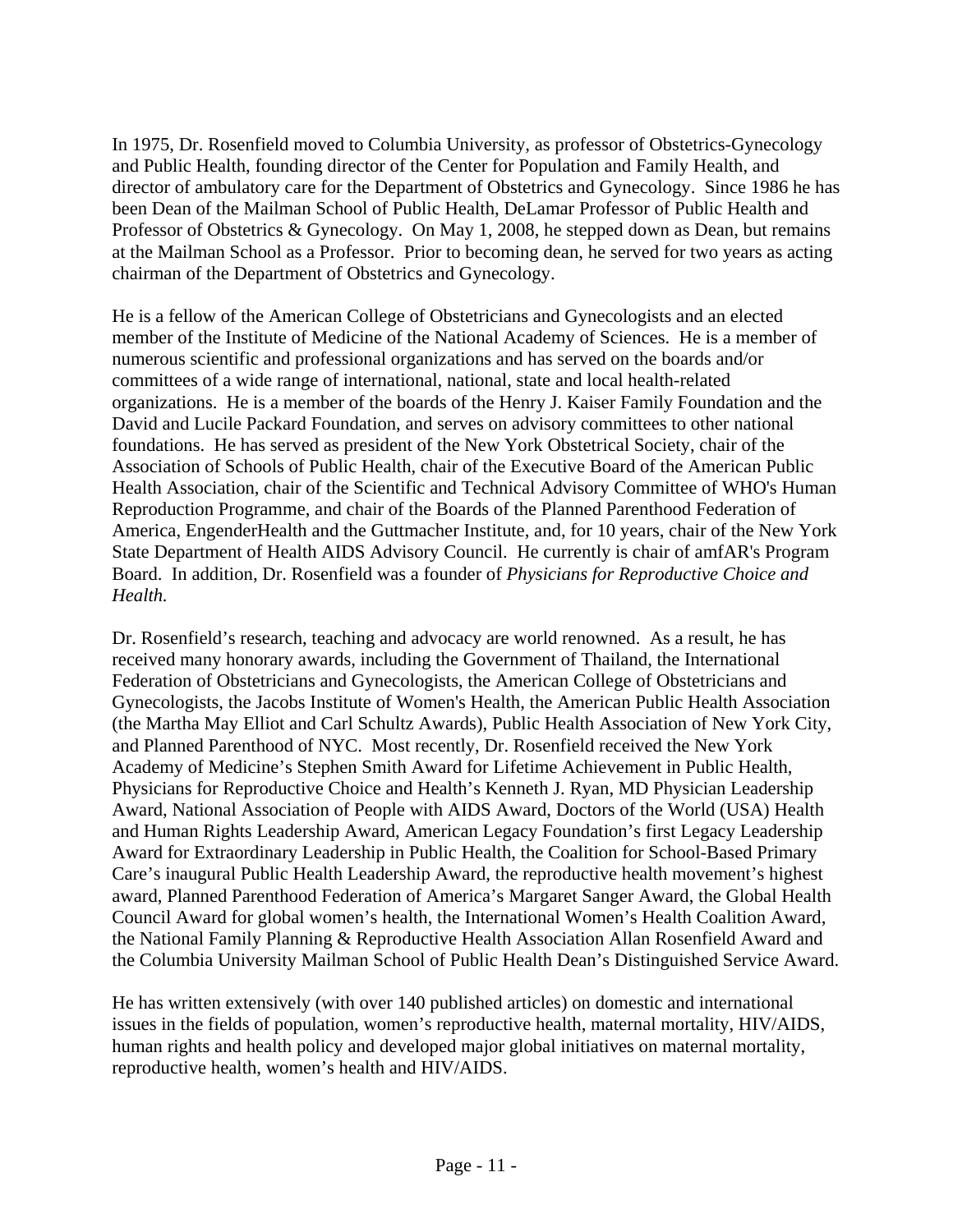# **Appendix C**

### **New York State AIDS Advisory Council Published Reports**

- Women in Peril, HIV & AIDS: The Rising Toll on Women of Color, December 2005.
- Report on Syringe Access in New York State, January 2005.
- • Communities at Risk: HIV/AIDS in Communities of Color, Winter 2001-2001.
- Report on HIV/AIDS Services in New York State Correctional Facilities, February 1999.
- Findings of the HIV Surveillance Workgroup, April 1998.
- Report of the Ethical Issues in Access to HIV Treatment Workgroup, September 1998.
- Report on Needle Exchange Programs and Deregulation of Needles and Syringes, The New York State AIDS Advisory Council, April 1996.
- Proposed Principles Governing Mandated Testing of Persons Accused of Certain Crimes, April 1996.
- Report on the Discharge of Homeless Persons with TB, June 1994.
- Report on Newborn HIV Screening, February 1994.
- Report of the Subcommittee on Sex Clubs, January 1993.
- Illusions of Immortality: The Confrontation of Adolescence and AIDS, 1991.
- Interim Report from the Subcommittee on the HIV-Infected Health Care Worker, 1991.
- Report on Exposure to HIV Through Rape and Occupational Injury Subcommittee on Occupational Issues, April 1990.
- Management of HIV Infection in New York State Prisons Ad hoc Committee on AIDS & Correctional Facilities, November 1989.

Note:

Reports are available at: http://www.nyhealth.gov/diseases/aids/workgroups/aac/publishedreports.htm